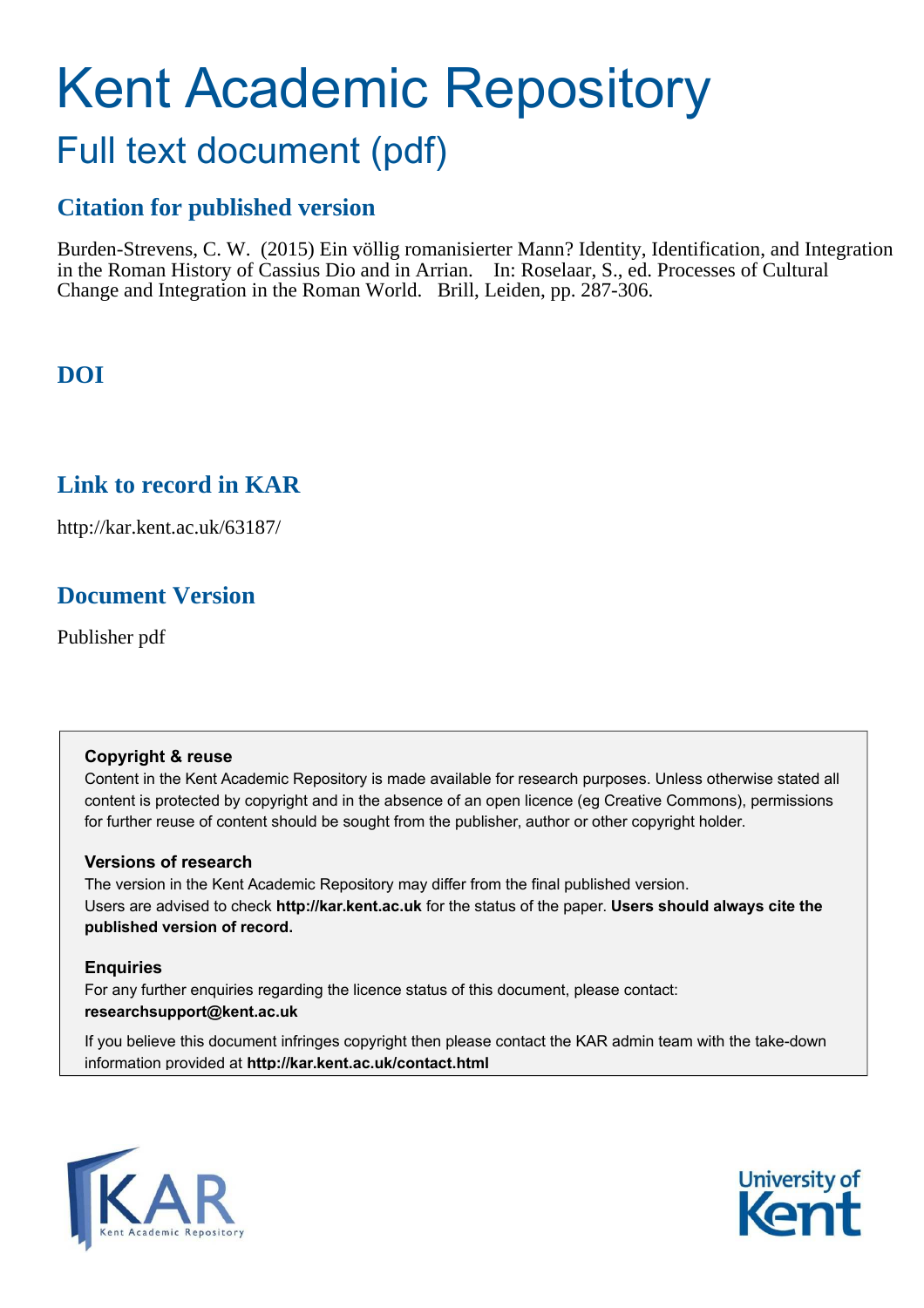# **Processes of Cultural Change and Integration in the Roman World**

*Edited by*

Saskia T. Roselaar



# **BRILL**

LEIDEN | BOSTON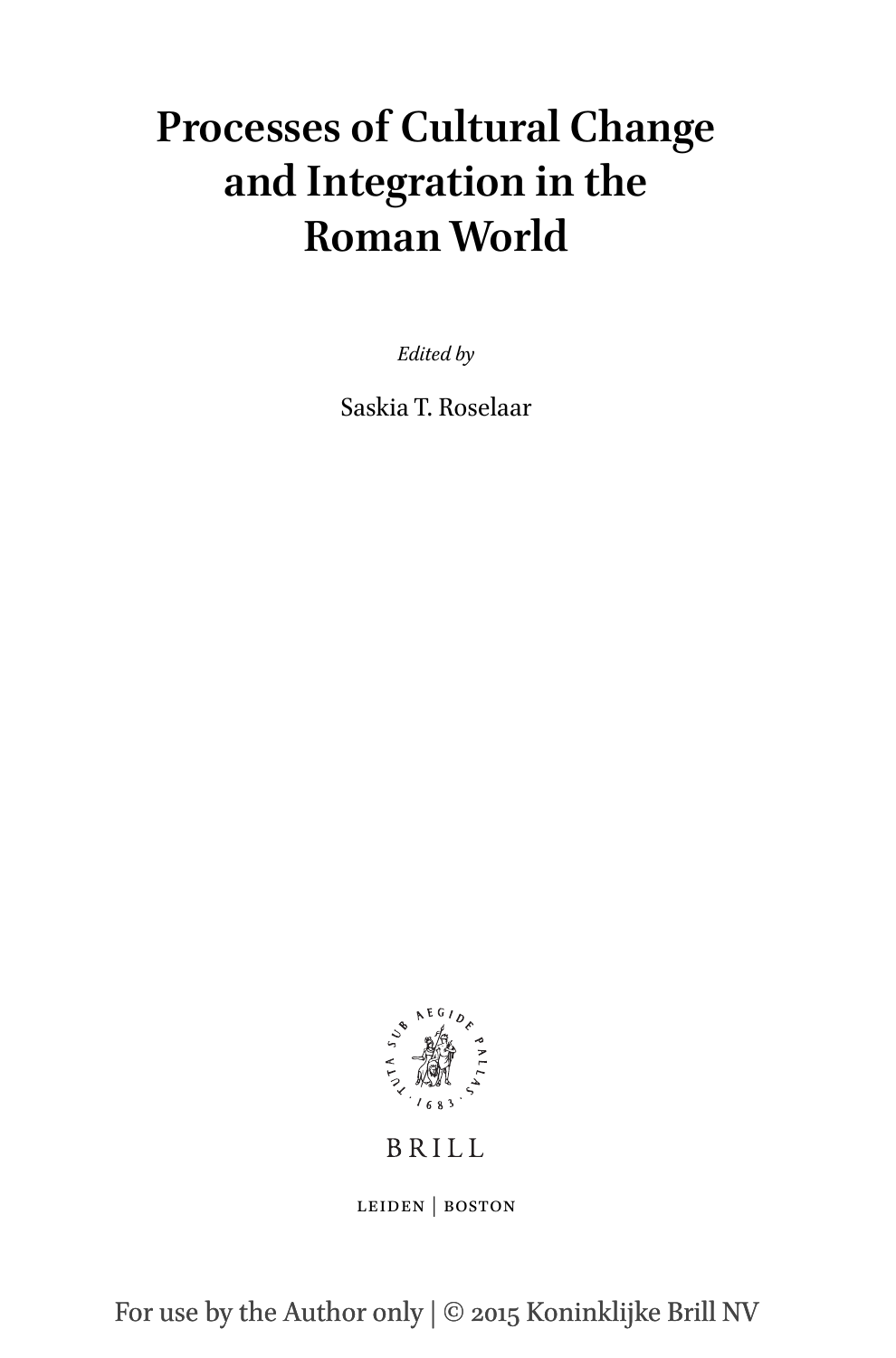### **Contents**

**Notes on Contributors VII** 

 **Introduction: Processes of Cultural Change and Integration in the Roman World** 1 *Saskia T. Roselaar*

- **1 Theorizing Romanization. Cognition and Cultural Change in Roman Provinces: A Case of Religious Change in Roman Dalmatia** 20 *Josipa Lulić*
- **2 An Allied View of Integration: Italian Elites and Consumption in the Second Century BC** 39 *Rafael Scopacasa*
- **3 Minting Apart Together: Bronze Coinage Production in Campania and Beyond in the Third Century BC** 58 *Marleen K. Termeer*
- **4 The Archaeology of 'Integration' in Western Lucania: A Review of Recent Work** 78

*Maurizio Gualtieri*

- **5 Volaterrae and the** *Gens Caecina* 92 *Fiona C. Tweedie*
- **6** *Inungi delectus***—The Recruitment of Britons in the Roman Army during the Conquest: The Evidence from Dorset** 106 *Christopher Sparey-Green*
- **7 Apamea and the Integration of a Roman Colony in Western Asia Minor** 136 *Aitor Blanco-Pérez*
- **8 Burial and Commemoration in the Roman Colony of Patras** 154 *Tamara Dijkstra*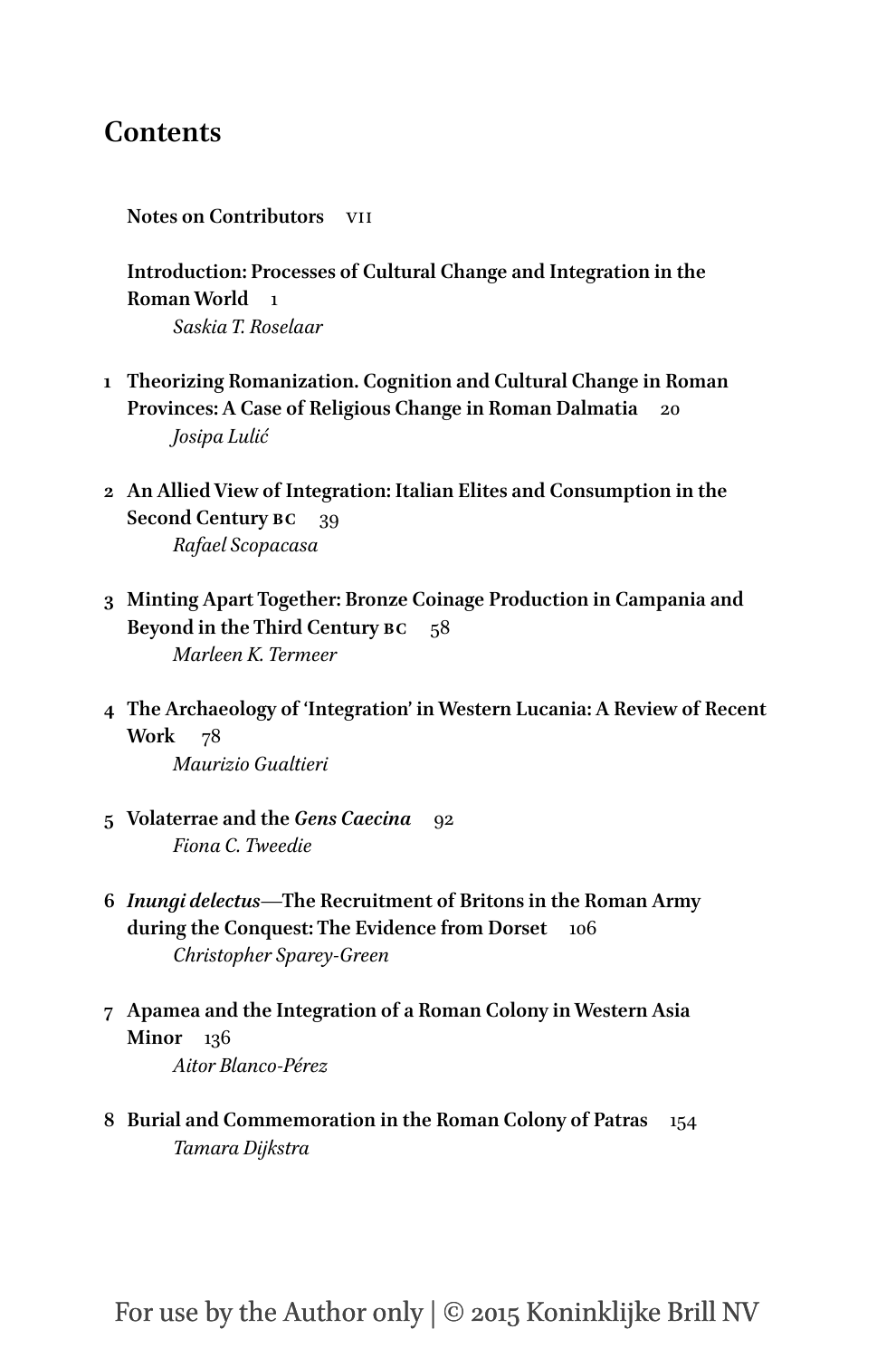- **9 Akkulturation und Integration in der römischen Dobruscha. Das Fallbeispiel der römischen Siedlung Ibida (Slava Rusă) in Rumänien** 175 *Alexander Rubel*
- **10 Roman Exploitation and New Road Infrastructures in** *Asturia Transmontana* **(Asturias, Spain)** 191 *Patricia A. Argüelles Álvarez*
- **11 Mines and Economic Integration of Provincial 'Frontiers' in the Roman Principate** 201 *Alfred M. Hirt*
- **12 The 'Opportunistic Exploitation' of Melos: A Case Study of Economic Integration and Cultural Change in the Roman Cyclades** 222 *Enora Le Quéré*
- **13 Roman Traders as a Factor of Romanization in Noricum and in the Eastern Transalpine Region** 239 *Leonardo Gregoratti*
- **14 Spreading Virtues in Republican Italy** 253 *Daniele Miano*
- **15 Literary Topoi and the Integration of Central Italy** 278 *Elisabeth Buchet*
- 16 'Ein völlig romanisierter Mann'? Identity, Identification, and **Integration in the** *Roman History* **of Cassius Dio and in Arrian** 288 *Christopher Burden-Strevens*

**Index** 309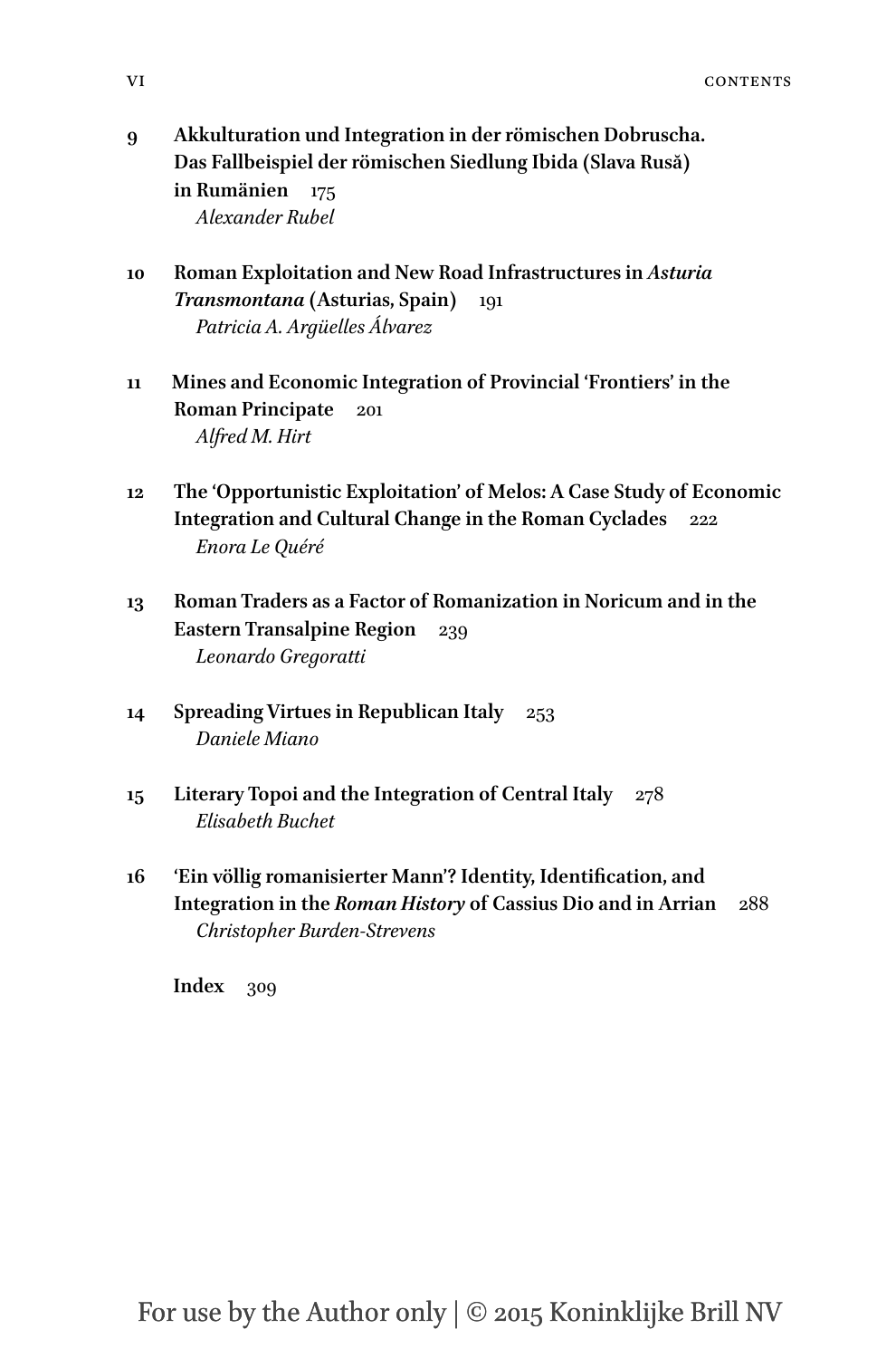# **'Ein völlig romanisierter Mann'? Identity, Identiijication, and Integration in the** *Roman History* **of Cassius Dio and in Arrian**

*Christopher Burden-Strevens*

#### **Introduction**

In the early 180s CE Cassius Dio settled in Rome after leaving his native Nicaea in the Roman province of Pontus-Bithynia.<sup>1</sup> His father, Cassius Apronianus, held numerous provincial commands: governor of Dalmatia, proconsul of Lycia-Pamphylia, and *legatus* of Cilicia around 182, for which post his son accompanied him.2 Dio's own political career would be no less distinguished than that of his father: his ascent through the *cursus* began with the praetorship for 194 promised by the short-lived emperor Pertinax and culminated with his second consulship with Severus Alexander in 229.3 A lifetime of familiarity with the political and administrative infrastructure of the Roman state would assist his composition of an 80-book history of Rome from the arrival of Aeneas in Italy to the historian's withdrawal from public life in 229.

The substantial political aspect of Dio's life and parentage is important. Dio was not of Roman descent, but Greek, and composed his *Roman History* in selfconsciously polished Attic.4 Within the context of the second and third centuries, it is not at all surprising that a hellenophone provincial should attain the consulship: under Septimius Severus, a third of the known membership of the *ordo senatorius* consisted of Hellenophone eastern provincials, indicating

<sup>\*</sup> Book numbers and translations are those of Cary's 1914–1927 *LCL* edition. I am grateful to Catherine Steel (Glasgow), Henriette van der Blom (Glasgow), and Jennifer Hilder (Glasgow) for their advice on this paper, and to Saskia Roselaar (Nottingham) for organising the conference at which an earlier version was presented. I additionally thank the reviewers for their invaluable advice and suggestions.

<sup>1 73.4.2.</sup>

<sup>2</sup> Cassius Apronianus: *PIR* C 413; governor of Dalmatia: 69.1.3; proconsul: *IGRR* 3.654; *legatus* of Cilicia: 69.1.3 and 73.7.2, with Rich (1990, 1) for the date.

<sup>3</sup> Praetorship: 74.12.2; consulship: 80.5.1 and *RMD* (1985) no.133; *PIR* 2 C 492.

<sup>4 55.12.4–5.</sup>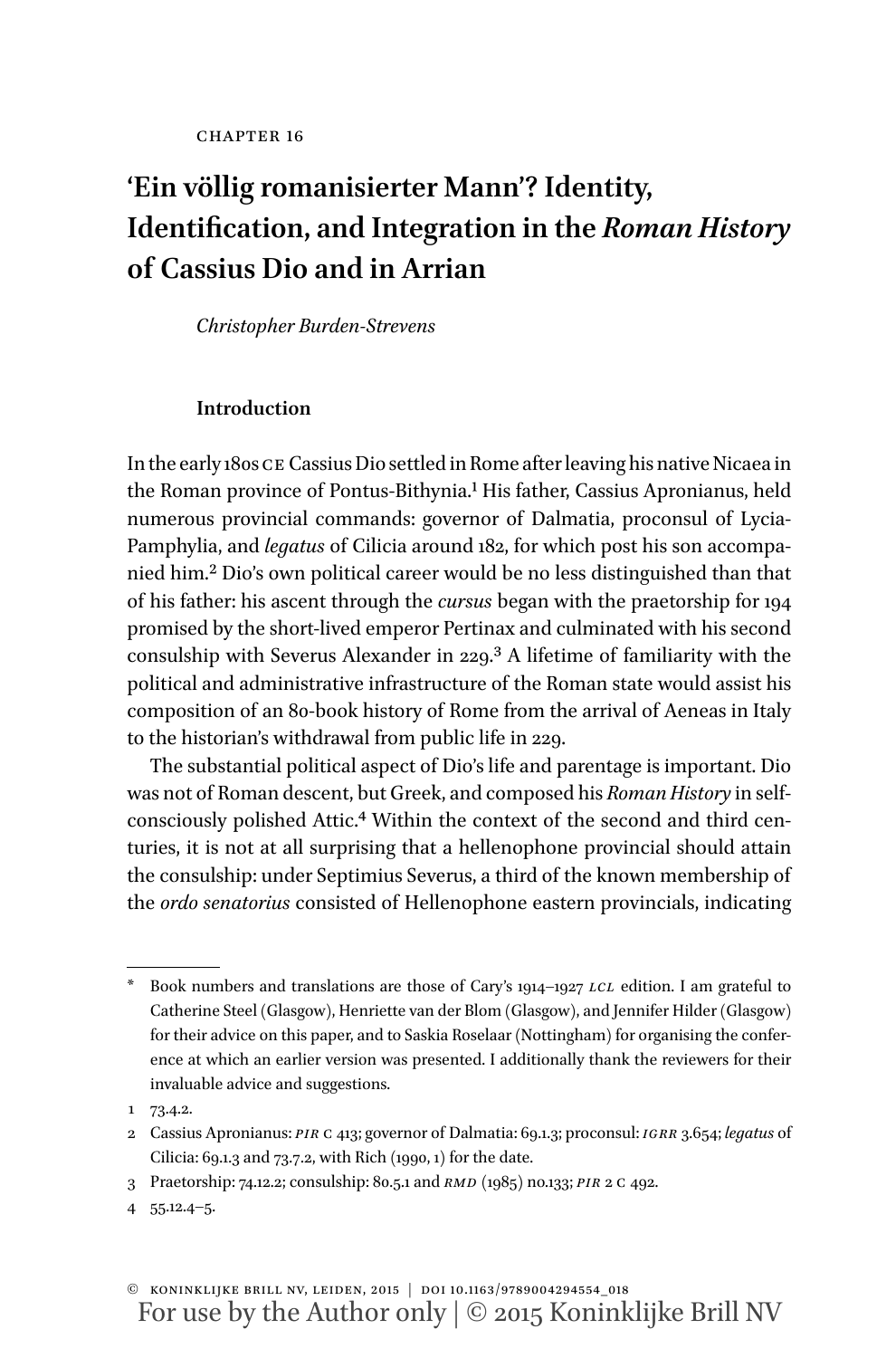considerable access to public office.<sup>5</sup> Yet the visible presence of this political aspect within the text, and the historian's 'absolute and unquestioned' identification with the Roman state as a political organism, $6$  of which numerous examples will follow, have led to two interesting phenomena in discussions of Dio's identity and his integration into the Roman establishment.

The first is the assertion that Dio is a fully Romanised man, 'a Roman through and through',<sup>7</sup> who is 'aloof' from the Greek world and, bizarrely, the values of Greek culture.8 The language of 'Romanisation', which has been applied to Dio specifically on numerous occasions, $9$  has been problematised in recent years and has been subject to scrutiny, particularly within the provincial context.<sup>10</sup> In the case of Dio, this scrutiny is justified: we meet in him not the question of 'Romanisation' within the provincial context, of the acculturation of a non-native population, but rather that of the questionable 'Romanisation' of a Roman citizen from birth, resident at Rome for almost half a century. My discussion will demonstrate that any interpretation of the historian as a Roman through and through or aloof from the values of Hellenic culture is untenable—though this is not its principal aim.

The second phenomenon is a departure from the 'Romanisation' assertion which moves in a more sympathetic direction. This is the notion that adopting a Roman political identity demanded no abnegation of Greek cultural identity in Dio's case:11 the historian was politically Roman, but culturally Greek.12 This view is attractive: concurrent but distinct identities are possible.13 In the context of the second and third centuries, this hypothesis is symptomatic of historical developments: Greek identity was to become 'more and more a cultural and moral, rather than a political, identity, since the political aspect had been resorbed by the universal breadth of the Roman Imperial state'.<sup>14</sup> The dissolution of πόλις ideology and curtailment of Greek political identity, and the consequent 'retreat' of Greeks under the Early Empire into their Hellenic culture, has already been masterfully discussed, and is surely a factor in this case.<sup>15</sup>

<sup>5</sup> Hammond (1957, 77).

<sup>6</sup> Millar (1964, 190).

<sup>7</sup> Palm (1959, 82); also Gabba (1959, 378).

<sup>8</sup> Aalders (1986, 283).

<sup>9</sup> Palm (1959, 81); Aalders (1986, 283); Reinhold (1986, 220); Gowing (1992, 1, 10 n. 6).

<sup>10</sup> Millett (1990); Terrenato (1998); Woolf (1998); Mattingly (2002); Id. (2004); Id. (2006).

<sup>11</sup> Millar (1964, 182).

<sup>12</sup> Millar (1964, 191); Swain (1996, 402–8).

<sup>13</sup> Hölscher (2000); Id. (2008); Wallace-Hadrill (2008, 1–7, 14); Roselaar (2012, 9).

<sup>14</sup> Desideri (2002, 233).

<sup>15</sup> Bowie (1970); see Ameling (1997, 2475).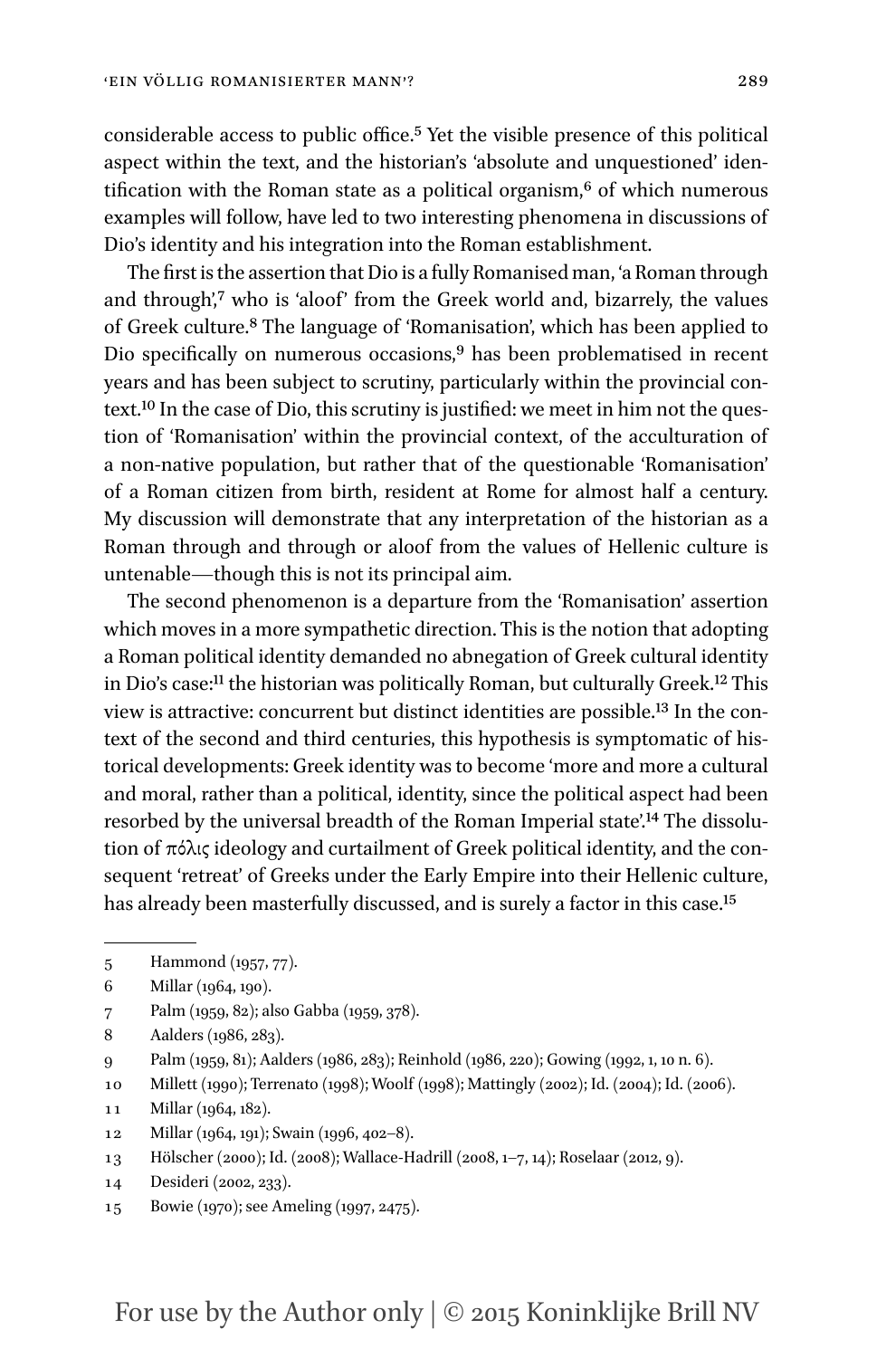My conclusions will support this view. However, this creates a dichotomy that demands attention: Hellenic cultural and Roman political identities are treated as separate and distinct, particularly in Dio's case. In this paper, I argue that this distinction is unsustainable; in the *Roman History*, Greek culture is continually and deliberately moulded and adapted to Roman historical events in a manner that demonstrates that the two identities are complementary. This may alter our understanding of the significance of Hellenic culture, not as a retreat on the part of literary Greeks from the political reality of Empire as has often been remarked,16 but as a means of *expressing* that reality.

There are other issues at stake here. The location of points within the text where Dio refers to the Romans in the first person plural has been assumed as proof that the historian felt himself 'a Roman through and through'. However, these uses of 'we' have been taken out of context, and I argue from an examination of these contexts that these uses of the first person plural designate a particular 'voice'. This voice, when shared with other Greek historiographers of Rome, indicates a particular process of integration which Dio and others underwent.

In this paper, I shall first consider what is signified by Dio's use of the first person plural (this having been so instrumental in earlier determinations of his identity), before discussing the presence of a 'consular voice' as reflective of the process whereby the historian was integrated. I shall then discuss Hellenic culture itself as a part of this process.

#### *Magistratus Romanus*

'Dio is so Romanised that on several occasions he says *we* when speaking of Romans and their Roman ways', an earlier scholar once held.17 This use of the first person plural has understandably attracted interest: the evidence has been cited, out of context, on a number of occasions in support of the argument that in these cases, it is the Romans—a group to which Dio ostensibly felt himself to belong—that are signified.<sup>18</sup> Yet the particular contexts of these instances of ἥμεις reveal that it represents a distinct range of nuances and crafts a particular identity which the historian uses for his own historiographical aims, and which we can use to reflect more broadly upon migrant integration in the political class in this period.

<sup>16</sup> Bowie (1970, 17); Anderson (1993, 101); Ameling (1997, 2476).

<sup>17</sup> Palm (1959, 81).

<sup>18</sup> Aalders (1986, 283); Swain (1996, 403).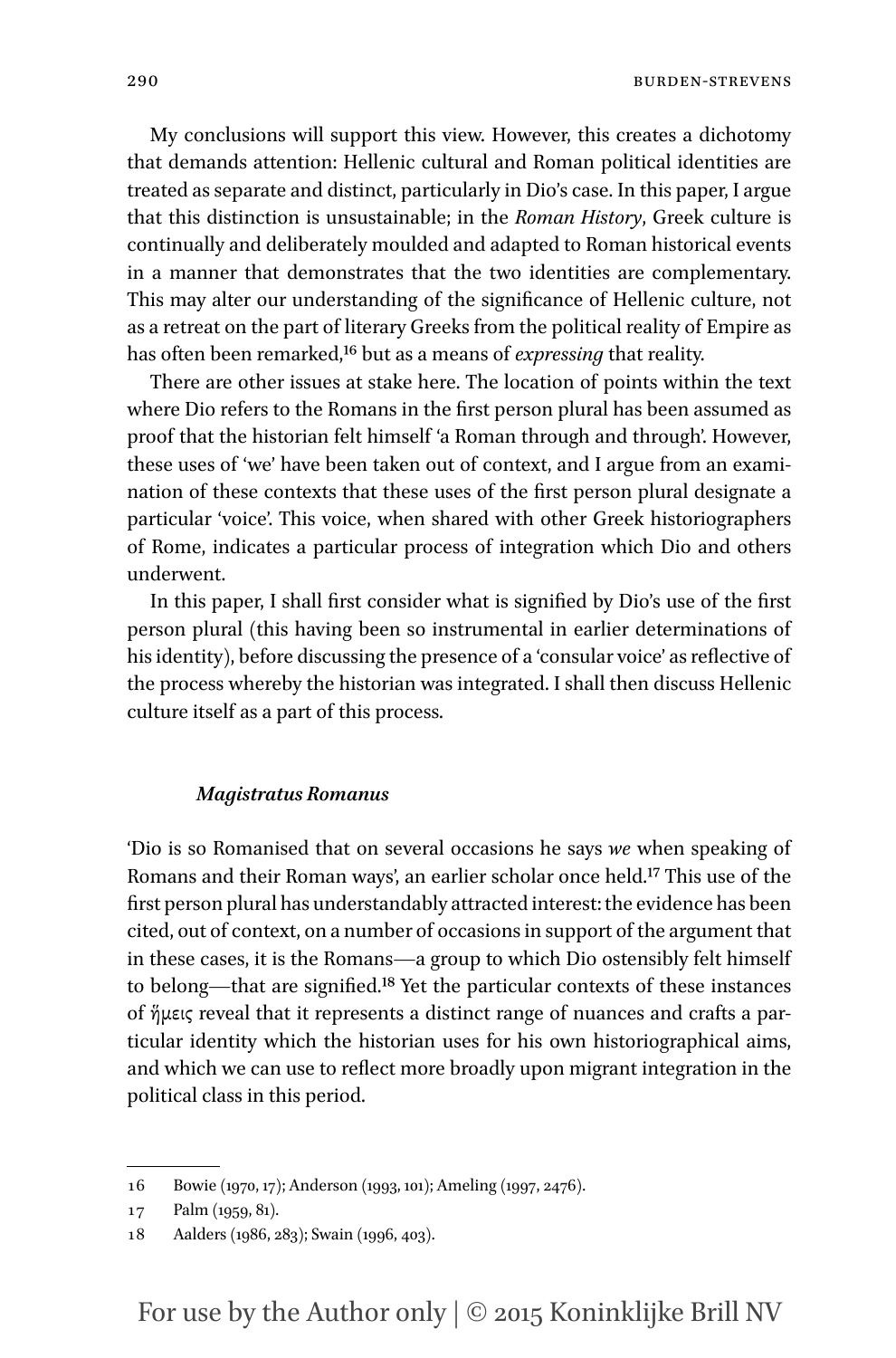In Dio, ἥμεις occurs repeatedly in the political sphere of international affairs. Its use in such contexts can be best demonstrated with a few examples. In his narrative of Caesar's campaign of 56 BCE against the Veneti, Dio notes the contemptuous underestimation of the βάρβαροι of the design of the ships brought by D. Junius Brutus to battle: 'these boats had been built rather light in the interest of speed, after the manner of our naval construction (τὸν τῆς παρ᾽ ἡμῖν ναυτιλίας τρόπον) . . . accordingly, the barbarians, who had never had any experience of such a fleet, despised the ships as useless.'19 A campaign of M. Licinius Crassus—against the Parthians in 53 BCE—admits of a brief excursus on the resolute opposition of this people to Roman rule; Dio notes that even in his time they continued to hold out 'against us' (πρὸς ἡμᾶς) in successive Roman incursions.20 Indeed, Rome's engagements in this region in the wake of Septimius Severus' second Parthian campaign in 198 are a source of particular concern for Dio:

Severus declared that he had added a vast territory to the empire and had made it a bulwark of Syria. On the contrary, it is shown by the facts themselves that this conquest has been a source of constant wars and great expense to us (ἡμῖν). For it yields very little and uses up vast sums; and now that we have reached out to peoples who are neighbours of the Medes and the Parthians rather than of ourselves, we are always, one might say, fighting the battles of those peoples (προσεληλυθότες ἀεὶ τρόπον τινὰ ὑπὲρ αὐτῶν μαχόμεθα).21

This despair at the contemporary military situation in the Parthian theatre forms even the epilogue to Dio's *History*: the threat from the aptly-named Persian-imperial revanchist Artaxerxes, whose successes in Mesopotamia in 229 challenged Roman control in the region, had become 'a source of fear to us' (φοβερὸς ἡμῖν ἐγένετο).22 In a similar way, the narrative of Severus' successful but costly Caledonian campaign of 208–210 enabled Dio to state that 'of all this territory we hold (ἔχομεν) a little less than one half'.23

In isolation these instances of the first person plural reveal only that Dio identified fully with Rome as a political organism within contexts pertaining to international affairs; in such contexts it is the Empire specifically which is designated in relation to other diplomatic entities. However, the stating of

- $21$   $75.3.2-3.$
- 22 80.4.1.
- 23 77.12.5.

<sup>19 39.41.1–2.</sup> 20 40.14.1.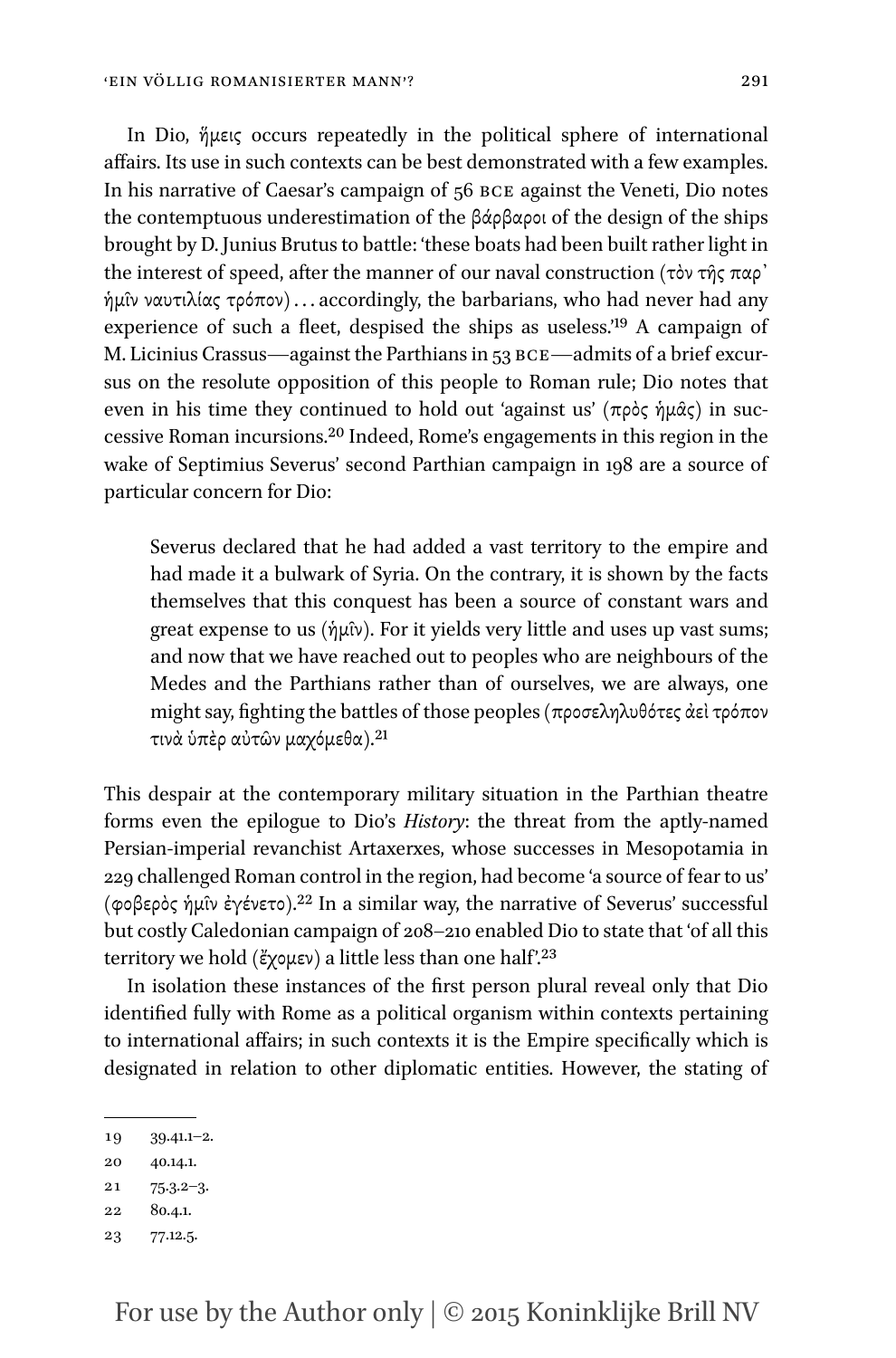292 burden-strevens burden-strevens burden-strevens burden-strevens burden-strevens burden-strevens burden-strevens burden-strevens burden-strevens burden-strevens burden-strevens burden-strevens burden-strevens burden-str

this solitary fact does not explain *how* this identification with the Roman state came to be, and such an explanation is lacking.

Turning to the use of ἥμεις as demonstrative of Dio's personal involvement in the administrative and political infrastructure of the Empire furnishes answers. Within the contemporary history—his own eyewitness account from Commodus to Severus Alexander which represents Books 72–8024—ἥμεις often signifies not the Empire as a whole, but the senatorial body. Dio relates 'we senators' (ἡμεῖς μὲν οἱ βουλευταὶ) entering the amphitheatre,25 under duress, to cheer Commodus in his gladiatorial exploits; an anecdote on one of these occasions has the *imperator* approach 'us senators' (πρὸς ἡμᾶς τοὺς βουλευτάς) brandishing the severed head of an ostrich, to the concealed derision of the *ordo*.26 Again, Dio later records the anxiety felt by ἡμεῖς μὲν οἱ βουλευταὶ at the ensuing conflict between Septimius Severus and Clodius Albinus for the throne in 197, and the pressure not to appear devoted to either side for fear of reprisal.27 At other points, the pronoun stands alone, with the noun βουλευταὶ clearly implicit but not stated.28

It is in this connection, this laboured identification with the senatorial elite, that the use of the first person plural advanced by some scholars as evidence for Dio as 'a Roman through and through' indicates the process of integration the historian underwent. The *cursus honorum* and army were essential 'contexts for interaction',<sup>29</sup> and recent studies have explored these as avenues to cultural contact and integration.30 Dio's own experience as a member of this senatorial elite, and particularly as a provincial governor drawn from that elite, has a role to play in the work: it is from the perspective of a Roman governor that we learn about the Empire in the history. When describing Pannonia Superior in his narrative of Caesar's campaign in the region, Dio states confidently that his descriptions are trustworthy given his legateship of the province in 226:<sup>31</sup>

The Pannonians dwell near Dalmatia . . . they are very high-spirited and bloodthirsty, as men who possess nothing that makes an honourable life worthwhile. This I know not from hearsay or reading only, but

<sup>24</sup> Or taken from other eyewitnesses: cf. Moscovich (2004).

<sup>25 73.20.1.</sup>

<sup>26 73.21.1.</sup>

<sup>27 76.4.2.</sup>

<sup>28</sup> For example 74.3; 74.12; 74.14; 75.4.6; 78.11.2.

<sup>29</sup> Roselaar (2012, 4).

<sup>30</sup> Rosenstein (2012); Sacchi (2012).

<sup>31 49.36.4.</sup>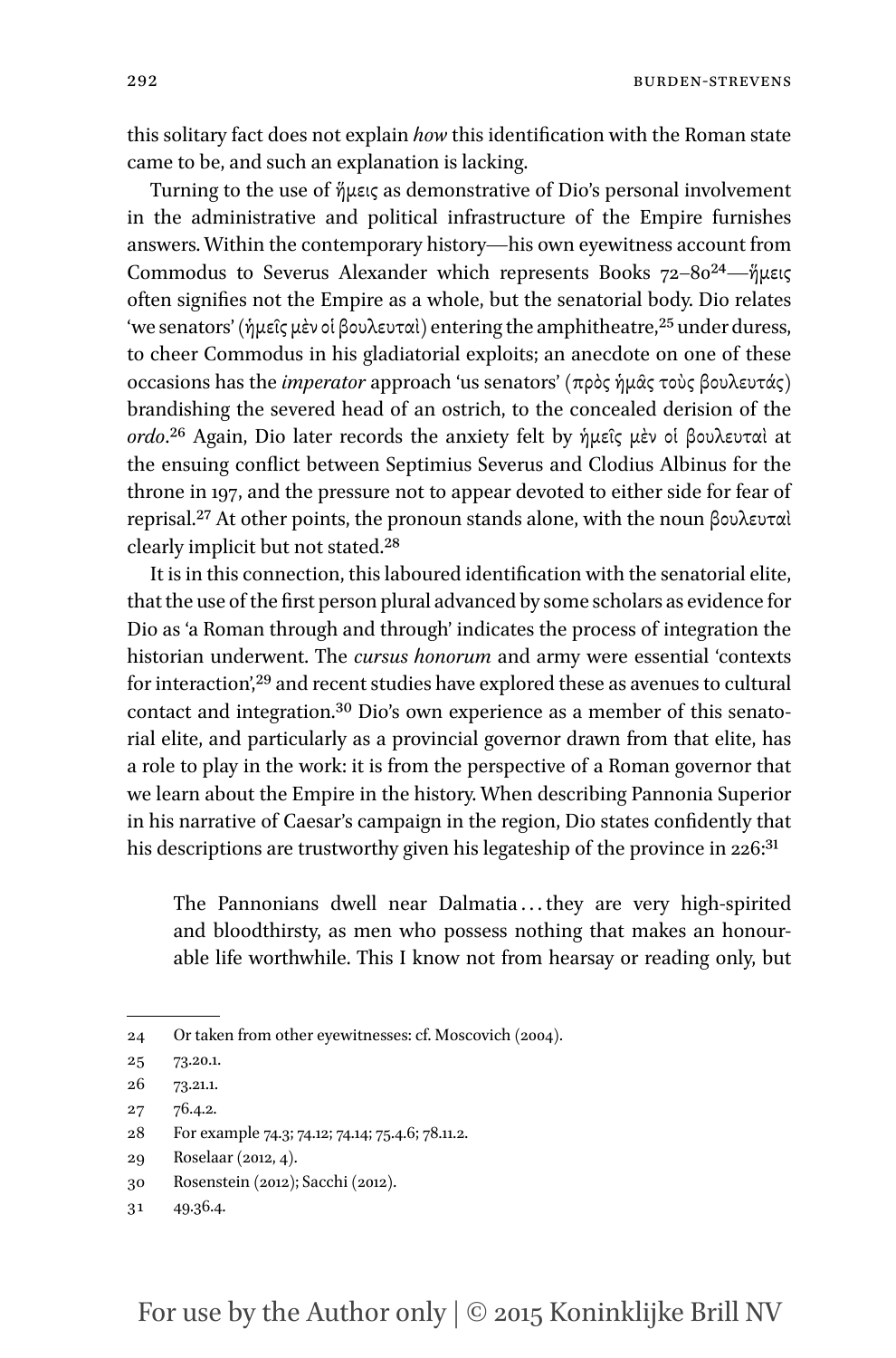I have learned it from actual experience as once their governor, for after my command in Africa (ἐν τῇ Ἀφρικῇ) and in Dalmatia (the latter position my father also held for a time) I was appointed to what is known as Pannonia Superior, and hence it is with exact knowledge of all conditions among them that I write.<sup>32</sup>

The insistence on autopsy and its traditional enhancement of narrative authority here needs no elaboration.33 Rather, it is the perspective of the author in his capacity as a Roman provincial *legatus*, the historiographer in the 'voice' of a Roman governor, which merits discussion. Dio takes pains to locate himself, as a narrator, within the governing elite, and to write from that basis of authority.

The description of the etymology of the word 'Pannonia' which follows this excerpt exemplifies the penchant for viewing the world through Roman eyes in geopolitical contexts, seen earlier in Dio's use of ἥμεις. Their name, the historian informs us, is derived from the strips of clothing or *panni* from which their tunics were made.34 *Pannus* is transliterated into Greek, πάννους, from the Latin.35 This is a clearly Roman etymology. Dio's dismissal of the Greek habit of naming them *Paeones* as inaccurate and his eager support for the Roman etymology, in addition to his comments on his and his father's experience as governors in Dalmatia and Africa, remind the reader that they are being introduced to the world outside Rome through the eyes of a Roman provincial governor who writes from personal experience, 'with exact knowledge of all their conditions'.36

Pannonia Superior returns later. A glance back at the example of the Persian Artaxerxes in 80.4 demonstrates the link between Dio's use of the first person plural in political contexts and his strong self-identification as a member of the Roman governing establishment. This is important. Talking down the threat, the historian writes that the danger lay not in Artaxerxes' might, but in the fact that 'our armies' (τὰ στρατιωτικὰ ἡμῖν) are in such a state that some of the troops are actually joining him: 'they indulge in such wantonness . . . and the Praetorians complained of me to Ulpian, because I ruled the soldiers in Pannonia with a strong hand (ἐγκρατῶς ἦρξα)'.<sup>37</sup> There is a clear connection

- 34 49.36.5–6.
- 35 49.36.5.
- 36 49.36.4.

<sup>32 49.36.2–4.</sup>

<sup>33</sup> *q.v.* Schepens (2011).

<sup>37</sup> For a discussion of this sentence, see Cleve (1988).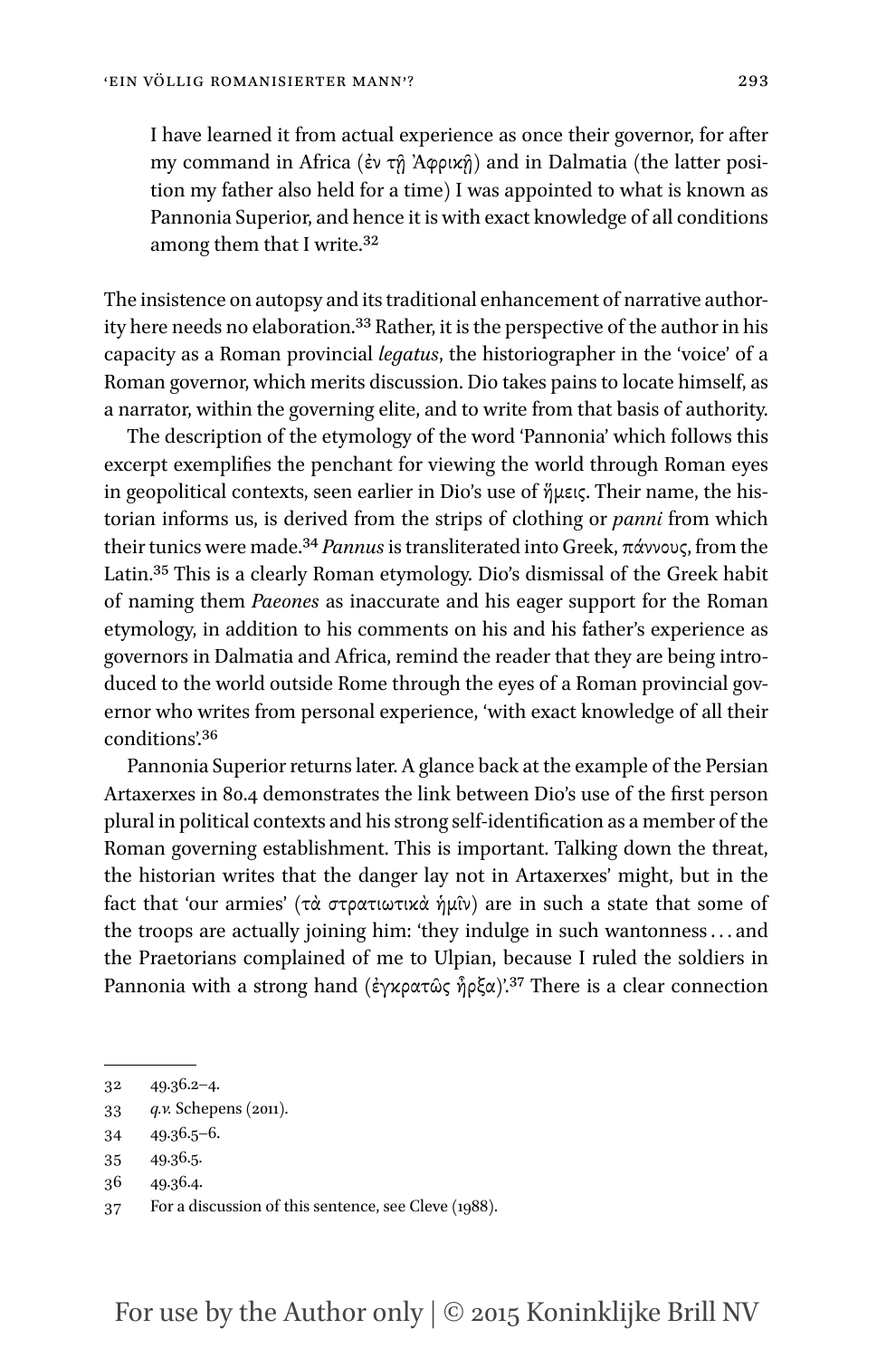294 burden-strevens burden-strevens burden-strevens burden-strevens burden-strevens burden-strevens burden-strevens burden-strevens burden-strevens burden-strevens burden-strevens burden-strevens burden-strevens burden-str

here between Dio's identification with the Empire, expressed by ἥμεις, and his ability as a provincial *legatus* to pass comment on the issues that concern it. Experience lends authority<sup>38</sup>—and concern as a governor for the well-being of the provincial administration is what makes them 'our' troops. With *imperium*, Dio has been given a vested interest in the security of the Roman state.

In the two Pannonian excerpts, the historian speaks not simply as a Roman, but specifically as a former consul, a provincial governor, and as the son of one. This is Dio's political persona, conveyed in the 'voice' of a Roman magistrate.

When viewed through the lens of his career in Roman administration, we begin to see why it is that 'we' represents the Empire. Dio's reference to his command 'in Africa' (ἐν τῇ Ἀφρικῇ) in his excursus on the character of the Pannonians may appear unusual for a Greek writer: Eunapius wrote of 'Libya (Λιβύη), which the Romans in their native tongue call Africa'.39 Herodian too, in his description of Scipio's *cognomen*, highlights the terminological distinction: 'they called their commander Africanus (Ἀφρικανὸν), having given him this name for those deeds. For this is what the Libyans (Λίβυες) are called in the Roman tongue.'40 Yet within the context of the excursus on Pannonia Superior, Dio gives reference to the province of Africa which he himself governed in the capacity of a Roman proconsul in 223; it is therefore entirely appropriate for him to write Ἀφρικὴ rather than Λιβύη. Here, we ought not to see Dio as 'fully Romanised' or as simply 'Roman', but rather as a character who, after four decades in Imperial administration, expresses the geopolitical landscape of Empire in the language of Empire where it is demanded by the political, public nature of the subject matter. In this context Dio's consular 'voice' is clearly visible. When considered in connection with his rejection of the Greek appellation *Paeones* for the Pannonians and his endorsement of the Roman etymology *panni*, Dio's preference for the Latin Ἀφρικὴ is cast into higher relief. The historian views the world through politically Roman eyes—but it is specifically his role in governing the Roman world, in this instance as proconsul of Africa, that has caused this to be.

Dio is not alone in his. His use of the first person plural to signify identification with the Empire and his use of Roman geopolitical vocabulary is paralleled by that other Greek consul of Rome in the second century from Dio's native Bithynia, Arrian. When describing Rome's relationship with the Sanni, a western Georgian tribe, Arrian, consul in 129, refers to the Romans as 'we': 'They were tributaries to the Romans long ago, but owing to piracy they do not

<sup>38</sup> Plb. 12.25ff.

<sup>39</sup> Eunap. *VS* 7.3.8.

<sup>40</sup> Herod. 7.5.8.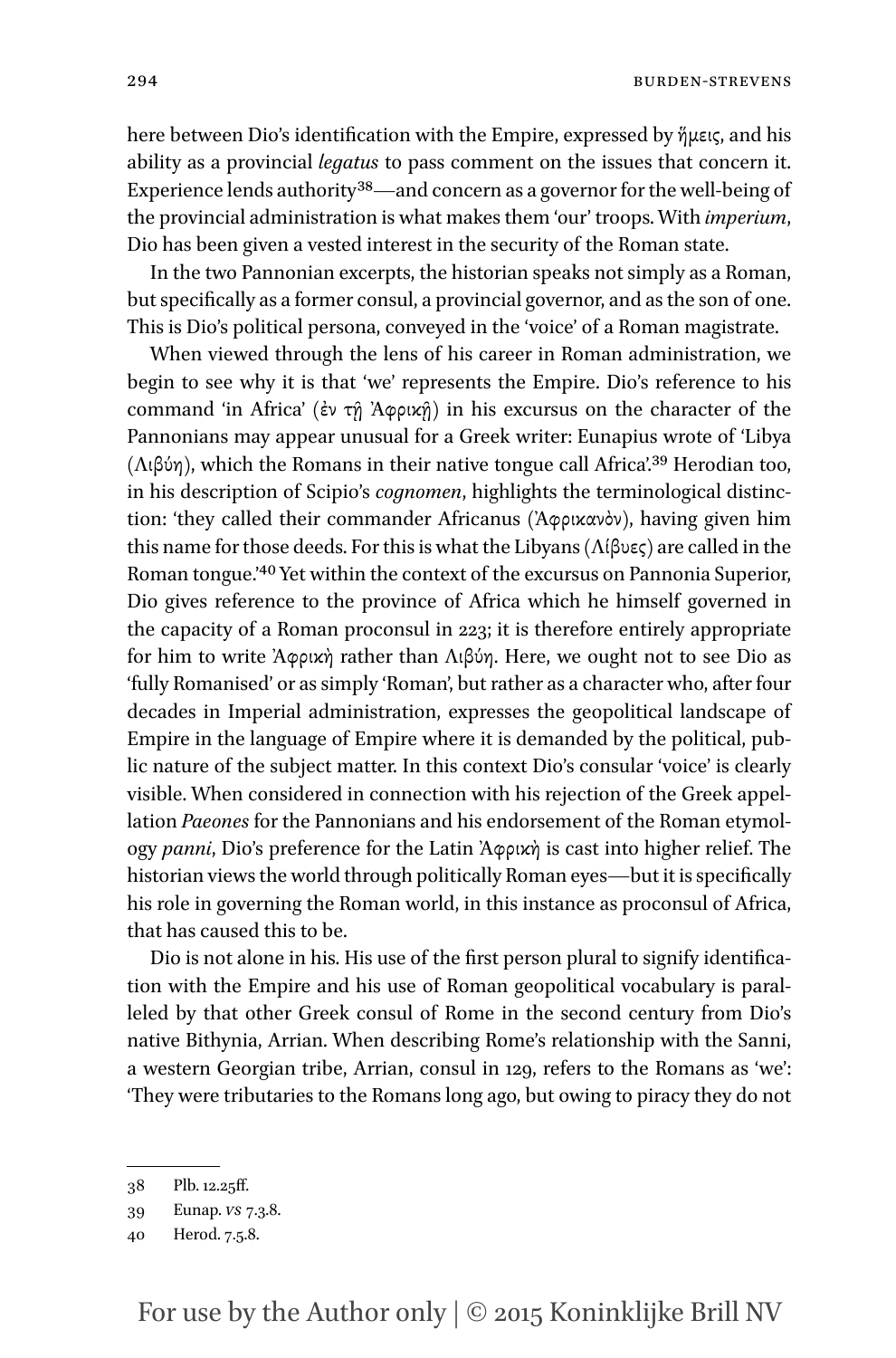pay regularly. But now they will have to be more exact, or we will exterminate them (ή έξελοῦμεν αὐτούς).'<sup>41</sup>

There are clear parallels here between the two historians' use of the first person plural. Dio's usage falls into two groups: identification with the Roman governing elite, signified by his use of ἥμεις to indicate his place in the *ordo senatorius*; and employment of the first person to identify with the Empire in political contexts, exemplified by his comments on the Veneti, Parthians, and Artaxerxes in contradistinction to 'us'. The context in Arrian here corresponds to this latter category. Again like Dio, Arrian too refers to Ἀφρικὴ rather than Λιβύη in a work attributed to him.42 The two Greek consuls of Rome talk about the state in the first person and use transliterated Latin geopolitical terminology precisely because they are personally involved in its governance.

The cases of Dio and Arrian in these respects have been described as exceptional for the period, and for the former as an example of his 'Romanisation'.<sup>43</sup> This exceptionality may be true—but this is not because it would have been unusual for Greeks invested with *imperium* to identify with the Empire. The problem is one of transmission: we are simply lacking in individual historiographical testimonies from Hellenes who held high administrative functions in the Roman state in this period. Nevertheless, the examples of Arrian, consul in 129, and Dio, who ascended the *cursus* and held provincial governorships in Africa, Dalmatia, and Pannonia Superior, serve as limited but telling evidence. When educated Greeks are given a vested interest and personal involvement in the administration of the Empire, they identify with it: the Empire and the *imperium-holding Greek become 'we'*. This identification, which results from individual political participation and enfranchisement, reveals itself clearly geopolitical contexts in their histories. It is in these contexts that ἥμεις is employed.

It is the presence of the voice of a Roman magistrate and governor that has caused Dio to be identified as a Roman: 'we' collectively as an Empire comes to be because 'we' additionally signifies the senatorial and governing elite into which the historian takes pains to locate himself. Had Dio not enjoyed such an illustrious career, from his quaestorship around 189 to his second consulship in 229, the clear identification with Rome as the only viable political power to represent would be absent from the history. The inclusion of content pertaining to Rome's relationship with foreign powers facilitates, even demands, <sup>44</sup>

<sup>41</sup> Arrian *Perip. Pont. Eux*. 11.1–2.

<sup>42</sup> For the authorship and date of the *Peripl. Mar. Ery*., see Schoff (1912); Kornemann (1921); Charlesworth (1928).

<sup>43</sup> Aalders (1986, 283).

<sup>44</sup> *q.v.* Gruen (1993, 52ff).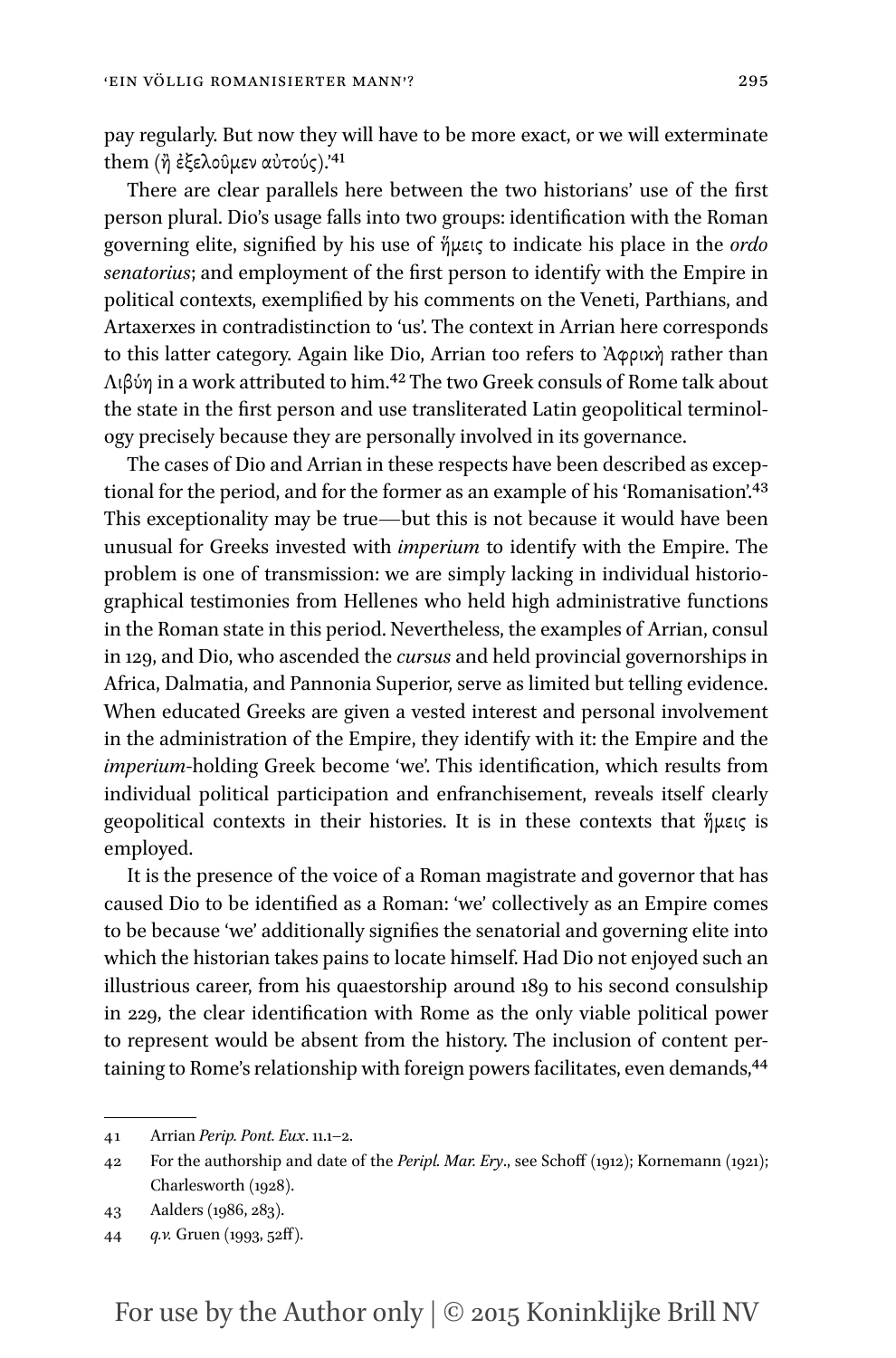that Dio as a provincial governor and Roman consul use the first person plural, as does Arrian. The political context in these instances gives rise to this evidence—but this evidence should be used not to state that the historian was 'Romanised', but rather to reflect on how Dio, Arrian, and other Greeks of the governing class were integrated in the second and third centuries. The exceptionality of Dio and Arrian as Greek consuls of Rome who identified politically with the Empire in their histories stems precisely from the fact that they were Greek consuls of Rome who wrote histories. The pool is small. Nevertheless, the available evidence indicates that political participation in the form of tenure of office was a process of integration among literary elites from the Greek East in this period.

The role of Dio's career in his identity formation and integration into Roman public life should additionally be considered in light of the means of distribution of power in the Early Empire. By Dio's time the allotment of magistracies fell increasingly to the emperor, not to the *comitia* or Senate. In the comprehensive programme of political reforms advocated in Book 52, Maecenas' exhortation to Augustus that the emperor alone be responsible for such appointments indicates Dio's approval of this system,<sup>45</sup> and clearly he has benefitted under it: he states himself that it was to emperor Pertinax that he owed his praetorship for 194,46 to emperor Macrinus his curatorship of Pergamum and Smyrna in 218,47 and to Severus Alexander his second consulship.48 If for Dio, Arrian, and other Greeks of their class the instrument of integration into Roman political life is the *cursus honorum*, then the emperor had become one of the forces which set the integration process into motion. Dio approves.

#### *Graecus pepaideumenos*

My conclusions to this point have supported the notion that Dio was made politically Roman, but have tried additionally to locate and explain the origins of this phenomenon. The remaining part of this discussion, exploring the historian as an exponent of Hellenic literate culture, will equally pose no challenge to the traditional view of Dio as culturally Greek. It will, however, attempt to address the dichotomous 'politically Roman, culturally Hellenic' rubric occasionally seen in studies on the historian,<sup>49</sup> and reflect on how Hellenic culture

48 80.5.1.

<sup>45 52.20.2–3.</sup>

<sup>46 74.12.2.</sup>

<sup>47 80.7.4.</sup>

<sup>49</sup> Millar (1964, 191); Swain (1996, 402–8).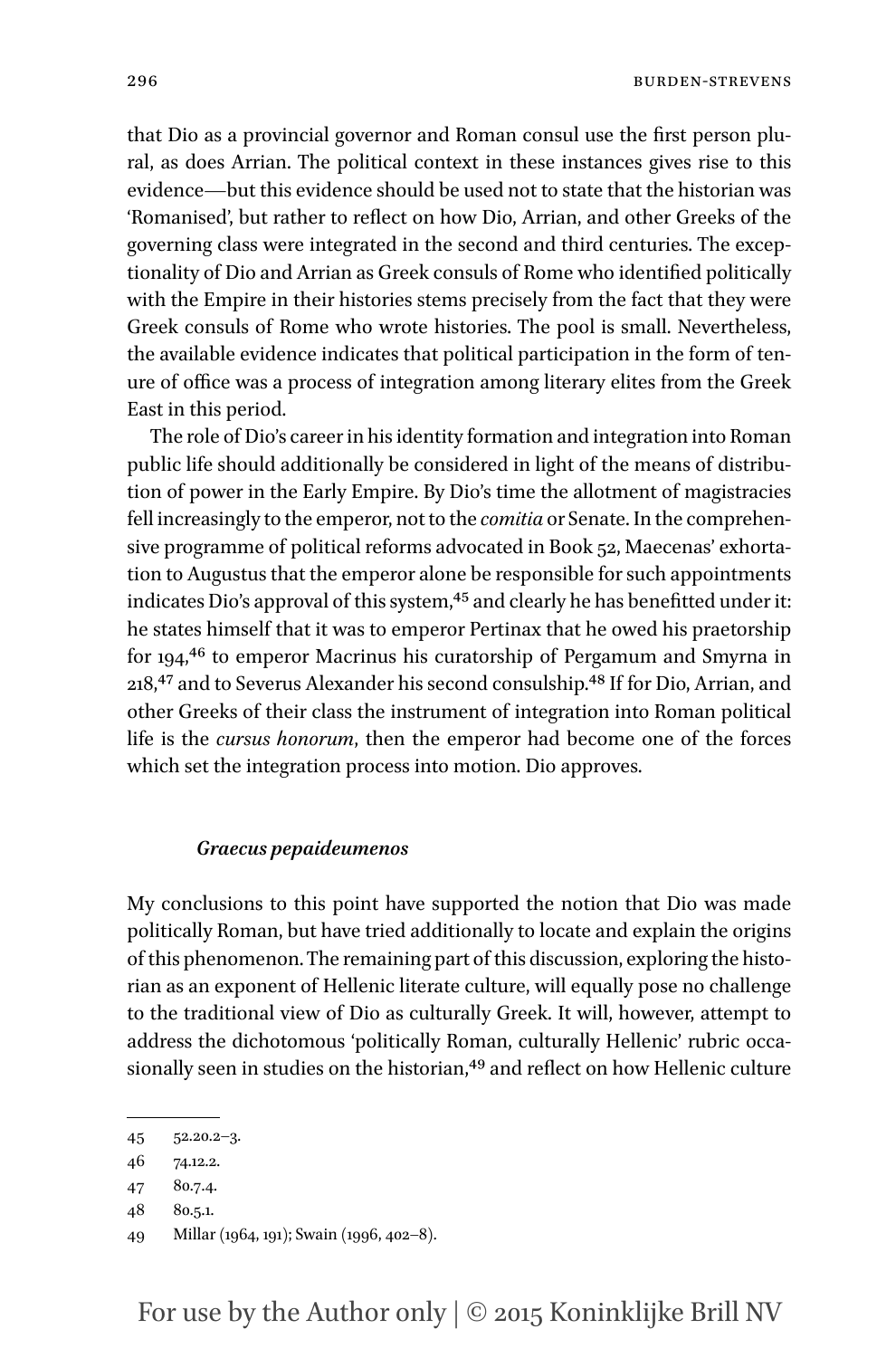could be used by Greeks to express rather than hide from the political reality of Roman dominion.

An established view concerning the period known to us from Philostratus as the Second Sophistic holds that, as opportunities for independent political expression by Greeks waned under the Roman Empire, the Greek literature of this period retreated into παιδεία as a means of continuing to assert Hellenic identity on the one hand, and of avoiding the reality of subjugation on the other.50 Archaism of style, setting, topoi, and subject matter had come to provide a defensive retrenching, while extensive quotation from a Greek literary 'canon' demonstrated παιδεία in a self-consciously paideutic world.51 In terms of subject matter, Dio clearly does not belong to this trend: the historian has opted not to recreate a glorious Athenocentric past, but to tackle fundamental questions concerning the governance of the Empire and its relationship with the Greek cities, with forty years of Imperial administration behind him.52 His use of quotations drawn from the Greek literary canon—which have equally been cited as evidence that he 'wrote in a sophistic fashion'—additionally place the historian outside of these trends.<sup>53</sup> While certainly demonstrative of his παιδεία, such quotations serve a very specific purpose: to move toward an understanding of Rome in Greek terms, and to address the Roman world rather than retreat from it.

A number of quotations from Greek poets permeate the history: Homer on nine occasions;<sup>54</sup> Euripides four times;<sup>55</sup> Menander and Sophocles once each;<sup>56</sup> and unknown, fragmentary poets in another three instances.<sup>57</sup> These quotations serve an historiographical purpose: they elucidate the political situation at Rome and the characters of Roman figures by connecting these to figures in Greek literature. This may be considered an example of 'indirect characterisation',<sup>58</sup> and an investigation of these instances reveals that Roman political history and Hellenic literate culture are not separate, but complementary.

<sup>50</sup> Bowie (1970, 17); Anderson (1993, 101); Ameling (1997, 2476–8).

<sup>51</sup> On this canon cf. Morgan (1998, 71, 313).

<sup>52</sup> See my brief discussion of the speech of Maecenas in Book 52 on pp. 301–3 below.

<sup>53</sup> For the quote, cf. Reardon (1971, 209); for Dio more generally as a 'sophistic historian' cf. Bowie (1970, 10ff), Gowing (1992, 290), Bowersock (1996, 113), Sidebottom (2007, 77).

<sup>54 56</sup> F 2; 59.19.2; 59.28.6; 60.16.7; 77.15.1; 79.8.6; 79.30.1; 79.40.4; 80.5.3.

<sup>55 38.18.2; 58.24.4; 79.8.4; 79.8.6.</sup>

<sup>56 61.29.3; 42.4.3.</sup>

<sup>57 47.49.2 (</sup>Nauck *TGF₂* 910); 58.23.4 (Nauck *TGF₂ Adespota* 513); 61.29.3 (Kock *CAF Adespota* 487).

<sup>58</sup> Pitcher (2011, 107–10).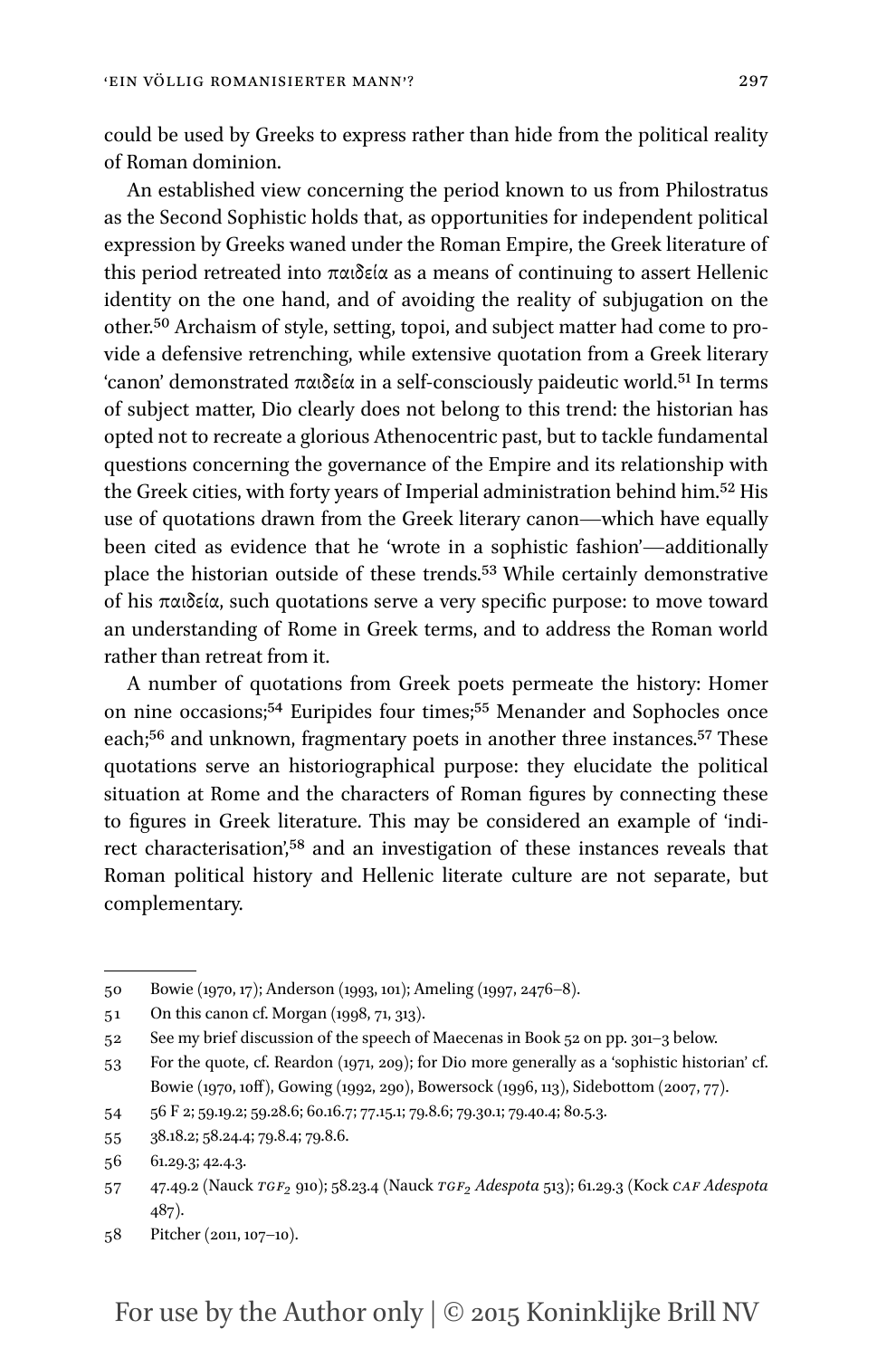298 burden-strevens burden-strevens burden-strevens burden-strevens burden-strevens burden-strevens burden-strevens burden-strevens burden-strevens burden-strevens burden-strevens burden-strevens burden-strevens burden-str

During his narrative of the reign of Caligula, Dio records a dispute between the emperor and Cn. Domitius Afer. Domitius had accused a relative of Agrippina some years before, and consequently incurred Caligula's wrath for this insult to his mother's family. The encounter between the two follows: 'But when Agrippina met Domitius and noticed that he was standing out of her path because of embarrassment, she called out to him, saying "take heart, Domitius: it is not you I hold responsible, but Agamemnon".'59

These are Achilles' words to the heralds of Agamemnon in *Iliad* 1.335, who take his war-prize Briseis from him.<sup>60</sup> When Dio's Agrippina quotes this verse, the reader is invited to formulate the comparison between Agamemnon and Caligula. In the section immediately preceding Agrippina's quotation, Dio describes the greedy rapaciousness of Caligula at length: Domitius was executed and his property appropriated by Caligula on the pretext of having offended Agrippina's family, but in reality his true motivation for these accusations was to restock the depleted treasury;<sup>61</sup> many more died for no other reason than their wealth;<sup>62</sup> and his greed and extravagance were prodigal.<sup>63</sup> When placed within this context, the quotation from the *Iliad* is à propos: by quoting Achilles, Dio's Agrippina forms a comparison between the greed of Agamemnon, and the avaricious rapaciousness of Caligula.

The situation is similar in Claudius' quotation from Homer. A possible heir of Caligula, L. Annius Vincianus, had formed a plot to gain the throne for himself, and failing to find sufficient military backing, invited the governor of Dalmatia, Furius Camillus Scribonianus, to his cause. Annius subsequently fled to Issa and committed suicide following a *coup-entre-coup* in which Camillus assumed command of the rebel forces and avowed to restore the Republic.<sup>64</sup> Exhorting his soldiers to vigilance, Claudius quotes: 'you must avenge yourself upon the one who first injured you'.<sup>65</sup> These are the words of Telemachus in *Odyssey* 16 and 21, where Telemachus insists upon his own weakness and inability to avenge himself against his assailants: 'I am but a young man and have insufficient experience in combat to avenge myself upon one who first

- 63 59.21–23.
- 64 60.15.1–4.

<sup>59 59.19.2.</sup>

<sup>60</sup> *Il*. 1.334–335: χαίρετε κήρυκες Διὸς ἄγελοι ἠδὲ καὶ ἀνδρῶν, ἆσσον ἴτ᾽: οὔ τί μοι ὔμμες ἐπαίτιοι, ἀλ᾽ Ἀγαμέμνων.

<sup>61 59.18.1.</sup>

<sup>62 59.18.5.</sup>

<sup>65 60.16.7:</sup> ὥστε καὶ σύνθημα τοῖς στρατιώταις τὸ ἔπος τοῦτο συνεχῶς διδόναι, τὸ ὅτι χρὴ 'ἄνδρα ἀπαμύνασθαι ὅτε τις πρότερος χαλεπήνῃ.'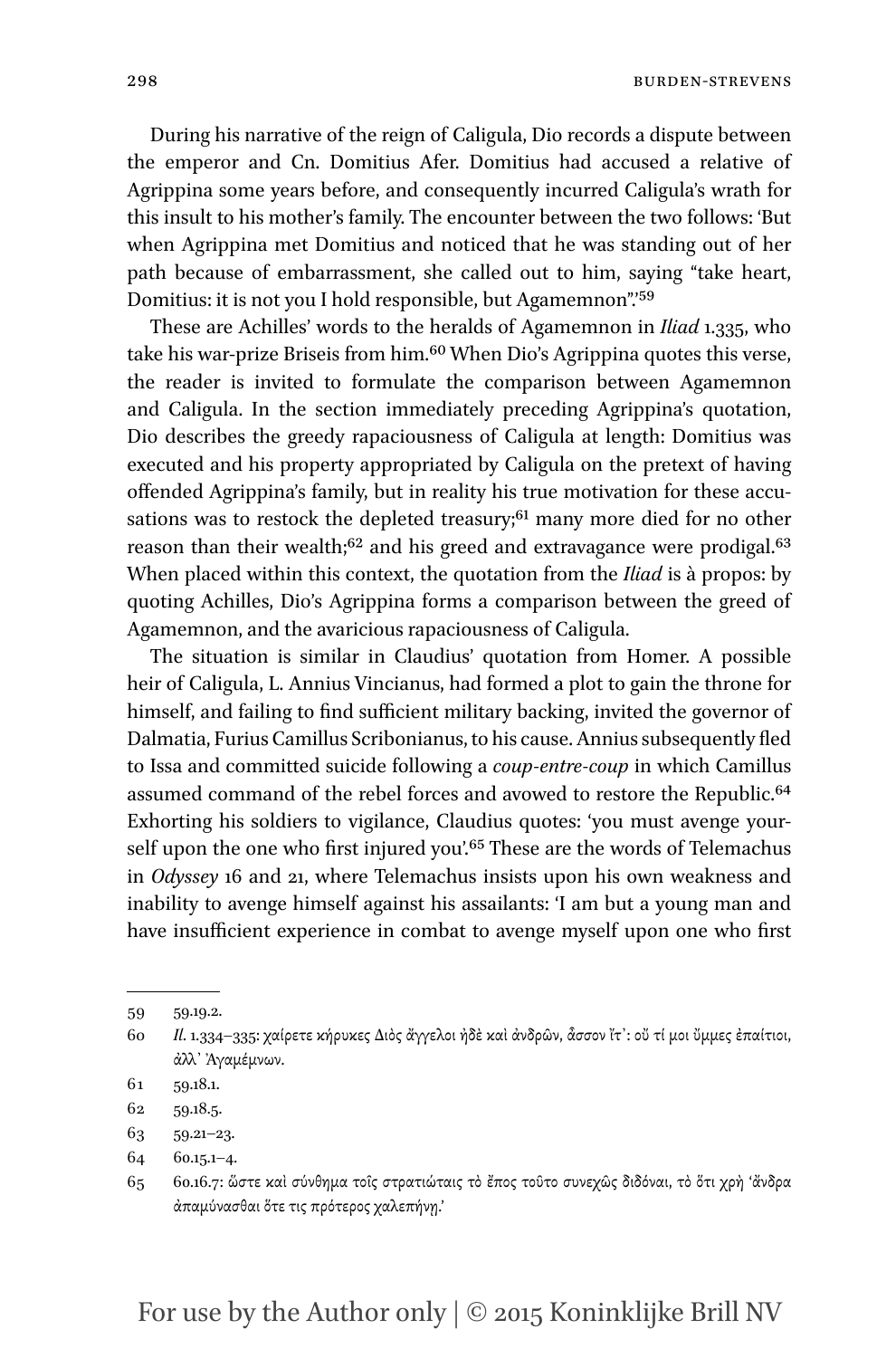injures me.'66 This is entirely consistent with Dio's presentation of Claudius elsewhere: Claudius was terrified of Annius Vincianus' rebels and was prepared to abdicate;<sup>67</sup> after Caligula's murder in 41, he hid away in fear;<sup>68</sup> his constitution was weak and shaky;<sup>69</sup> and he had been prey to illness and fear from birth, to such extent that his character was 'servile' and 'craven'.70 By quoting Telemachus' insistence that he is too weak and inexperienced to avenge himself against his assailants, Dio's Claudius recalls the original context of the quotation, and then exemplifies it—to the derision of those soldiers who could understand him (γέλωτα).71 Given that the *ethopoiia* of Claudius as an excessive citer of Greek verse (to general mirth) is of course satirically played out in his contemporary Seneca's *Apocolocyntosis*, Dio's insertion of the words of Telemachus into the philhellene's mouth here is particularly appropriate: the Greek literary quotation is well-suited to the narrative of Roman history.

There are other examples of Dio's use of Greek literary quotation to shed light on Rome's past and give expression to key figures in its history through the mouths of the Greek poets. The revolt of the Maeatae in Caledonia in 210 led Septimius Severus to advocate a policy of brutal slaughter to subjugate the region:

When the inhabitants of the island again revolted, he summoned the soldiers and ordered them to invade the rebels' country, killing everybody they met; and he quoted these words: 'let no one escape sheer destruction, no one our hands, not even the babe in the womb of the mother, if it be male; let it nevertheless not escape sheer destruction'.72

These are Agamemnon's words to his brother Menelaus, who in *Iliad* 6, having had his knees clasped in supplication and a bounteous ransom offered by his Trojan captive Adrastus, is dissuaded from ransoming his prisoner.73 In contravention of customary ἱκετεία, all must perish.74 The connection to be made

<sup>66</sup> *Od*. 16.69–72: αὐτὸς μὲν νέος εἰμὶ καὶ οὔ πω χερσὶ πέποιθα ἄνδρ᾽ ἀπαμύνασθαι, ὅτε τις πρότερος χαλεπήνῃ; also *Od*. 21.133.

<sup>67 60.15.4.</sup>

<sup>68 60.1.2.</sup>

<sup>60.2.1.</sup> 

<sup>70 60.2.5–6.</sup>

<sup>71 60.16.8.</sup>

<sup>72 77.15.1.</sup>

<sup>73</sup> *Il*. 6.55–59: 'τῶν μή τις ὑπεκφύγοι αἰπὺν ὄλεθρον χεῖράς θ᾽ ἡμετέρας, μηδ᾽ ὅν τινα γαστέρι μήτηρκοῦρον ἐόντα φέροι, μηδ᾽ ὃς φύγοι . . .'

<sup>74</sup> On *hiketeia* see Gould (1973); Pedrick (1982).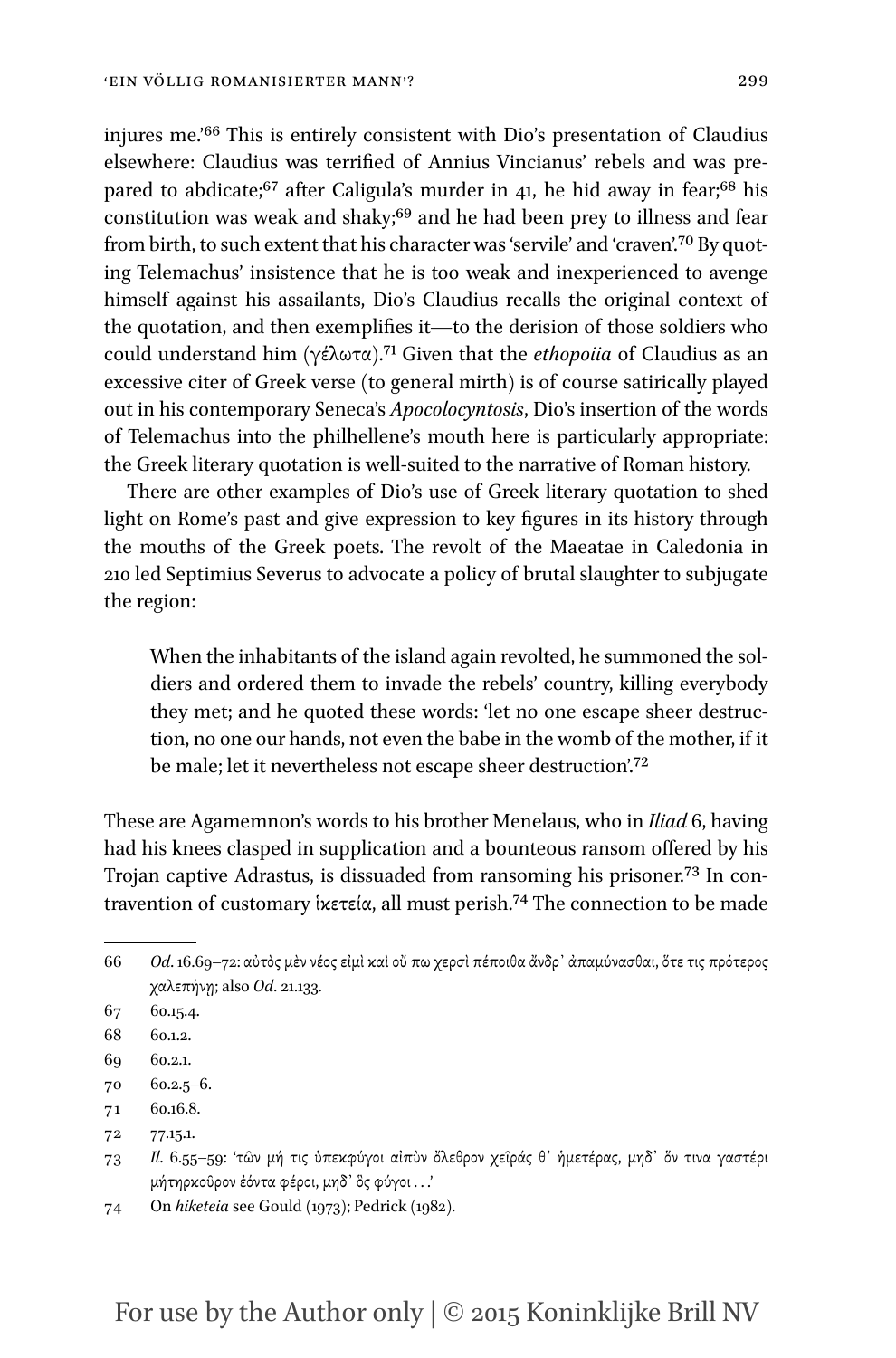300 burden-strevens burden-strevens burden-strevens burden-strevens burden-strevens burden-strevens burden-strevens burden-strevens burden-strevens burden-strevens burden-strevens burden-strevens burden-strevens burden-str

here between the bloodthirsty advocacy of Agamemnon and the ruthlessness of Severus here and elsewhere in the *Roman History* is plain to see. Dio notes with approval Severus' promise upon his accession in 193 not to put any senator to death—'such as the good emperors of old had given'75—but writes that this promise was immediately broken with the execution of Julius Solon, listed among other things that aggravated the *ordo*.76 Protecting the lives of 'we senators' (ἡμεῖς μὲν οἱ βουλευταὶ) is of fundamental importance to Dio.77 Severus' brutality in having the head of the defeated pretender Clodius Albinus conveyed to Rome on a pole 'showed clearly that he possessed none of the qualities of a good ruler',78 and his encomium in the *curia* of the severity and cruelty of Marius, Sulla, and Commodus shows him in a deliberately unflattering light.<sup>79</sup> Again, a character in Dio's *Roman History* recalls the original context of a Greek quotation, and then exemplifies it himself.

As a consul and a contemporary of Caracalla and Alexander Severus, Dio is interested in narrating Roman political history and Roman public figures. Yet as a Greek *pepaideumenos*, as an exponent of παιδεία, he does so through the voice of the Hellenic poets. It is within Roman mouths, not Greek, that these quotations are placed. All of the characters who make such quotations are exclusively Romans:80 Pompey, Cicero, Claudius, Tiberius, Agrippina, Caligula, Septimius Severus, and Caracalla each quote Greek poets at various points. When Dio's Pompey steps aboard the ship to Alexandria, thereby delivering himself into the hands of his assassins, he quotes Sophocles: 'whoever to a tyrant wends his way, his slave is he, even though his steps be free'.<sup>81</sup> Significantly, these are his last words. Caligula's eccentric habit of repeatedly hurling a javelin at a rock in response to a thunderbolt carries with it a verse of Homer: 'either lift me, or I will thee'.<sup>82</sup> And Caracalla, addressing Dio himself at the end of a banquet in Nicomedia, quotes lines frequently found in Euripidean epilogues—also his last words.<sup>83</sup> In these instances, it is Greek modes of expression, not Roman, that key figures in history choose for the

83 79.8.4–5.

<sup>75 75.2.1.</sup>

<sup>76 75.2.2–6.</sup>

<sup>77</sup> Cf. for example cf. 73.5, 73.6, 74.5, 74.6, 75.8.4, 78.5, 78.6.

<sup>78 76.7.</sup>

<sup>79 76.8.1–2.</sup>

<sup>80</sup> Aside from Claudius' *libertus* Polybius, who in 61.29.3 quotes Menander *Epitrepontes* 5.116.

<sup>81 42.4.3;</sup> Sophocles *Invent. Fab*. 789 (Nauck): ὅστις γὰρ ὡς τύραννον ἐμπορεύεται, κείνου 'στὶ δοῦλος, κἂν ἐλεύθερος μόλῃ.

<sup>82 59.28.6;</sup> *Il*. 23.725: ἤ μ᾽ ἀνάειρ᾽, ἢ ἐγὼ σέ.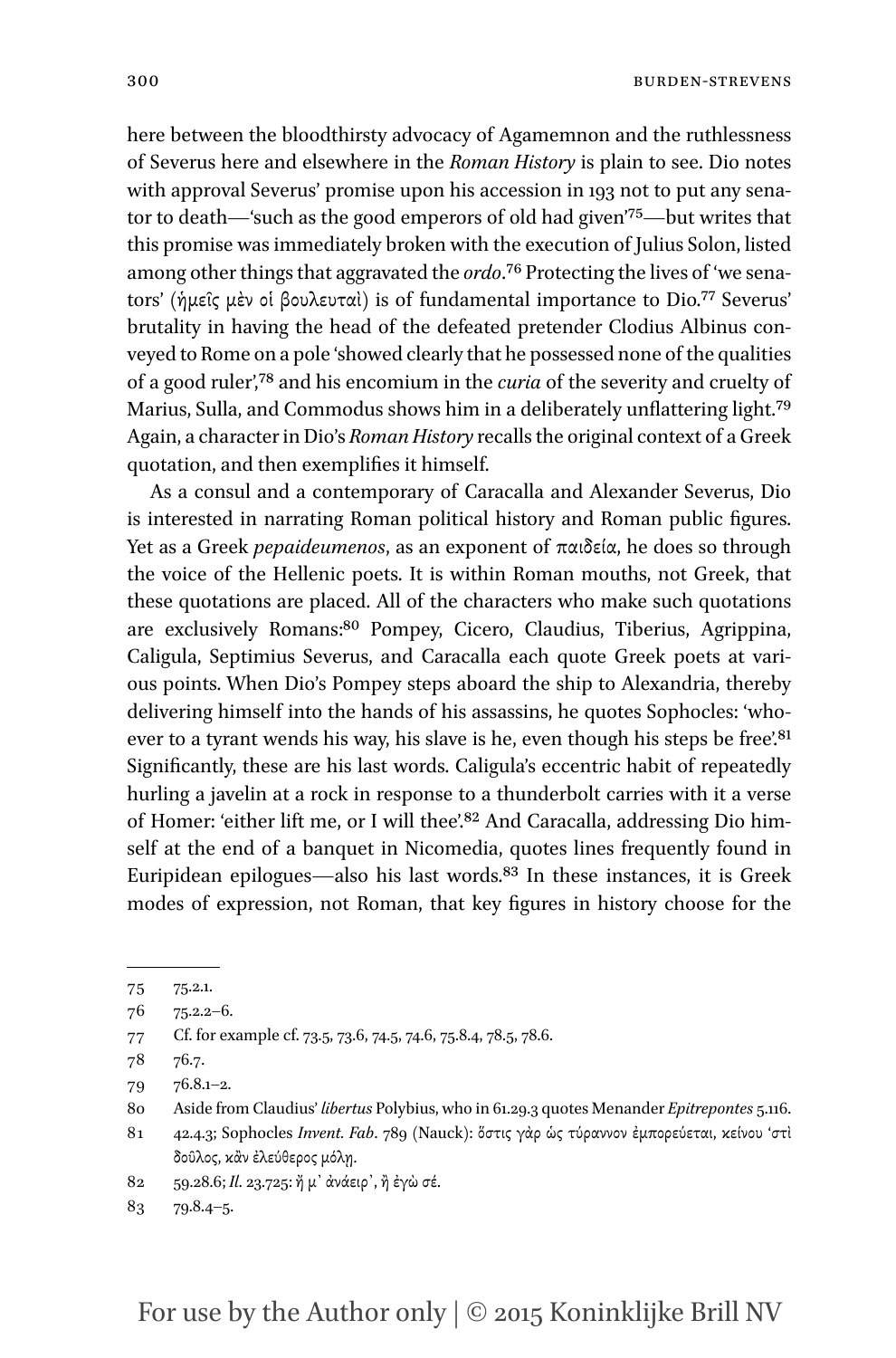situations in which they find themselves. Hellenic cultural identity in Dio can function as a means to *communicate* Roman politics, not retreat from it.

The historian's own last words in his *Roman History* serve as an equally characterising epilogue. Dio likens his withdrawal from public life in 229 to Homer's Zeus leading Hector 'forth out of range of the missiles, out of the dust and the slaying of men and the blood and the uproar'.<sup>84</sup> There is no need to see this as a premonition of the downfall of the Empire,<sup>85</sup> unfavourable a presentation of Roman public life though this may be. The important point here is that it *is* a presentation of Roman public life. Roman history and Roman personalities find a voice in Dio; it is that of Greek culture.

It is not surprising that in a history written in Greek, the historian should employ quotations from Greek literature, given the translational issues. However, Dio can clearly translate Virgil from the Latin into Greek on one occasion,86 and in the second and third centuries, to quote *utraque lingua* would be acceptable for an educated audience. We know of Greek translations of the *Aeneid* and Sallust in the first and second centuries respectively,<sup>87</sup> a trend further exemplified by fourth-century papyri.<sup>88</sup> Dio clearly has the option to quote Latin literature, and (probably) the ability.89 Yet he chooses Greek almost exclusively; only once does he quote a Latin poet.

This may be part of a broader project: to present himself as a model of successful cultural interaction whereby Greek literate culture is presented as a valid route for Roman expression. Cohesion in the Empire is important to Dio: the speech of Maecenas prior to the Augustan Settlement of 27 BCE in particular is an anachronistic discussion of Greco-Roman political unity, including various detailed suggestions for the management of the Greek East. Maecenas' arguments aim at centralisation: Greek cities should not be allowed to mint their own coins;90 they should bring their grievances not to the *imperator* in the form of diplomatic embassies, but to their provincial governor;<sup>91</sup> horse-races should only be held in Rome;<sup>92</sup> rivalries between individual cities, reminiscent of the πόλις ideology of the Classical past, ought to be quashed;<sup>93</sup>

- 89 Millar (2005, 32–3).
- 90 52.30.9.
- 91 52.30.9.
- 92 52.30.7–8.

<sup>84 80.5.3.</sup> Hom. *Il*. 11.163–4.

<sup>85</sup> *Pace* Bering-Staschewski (1981, 126).

<sup>86 76.10.2.</sup>

<sup>87</sup> Reichmann (1943); Fisher (1982, 176 n. 12).

<sup>88</sup> *P. Ryl*. 478 a–c.

<sup>93 52.30.3–4.</sup> Dio of Prusa's *Orationes* 38–41 exemplify the rivalries Dio is addressing here.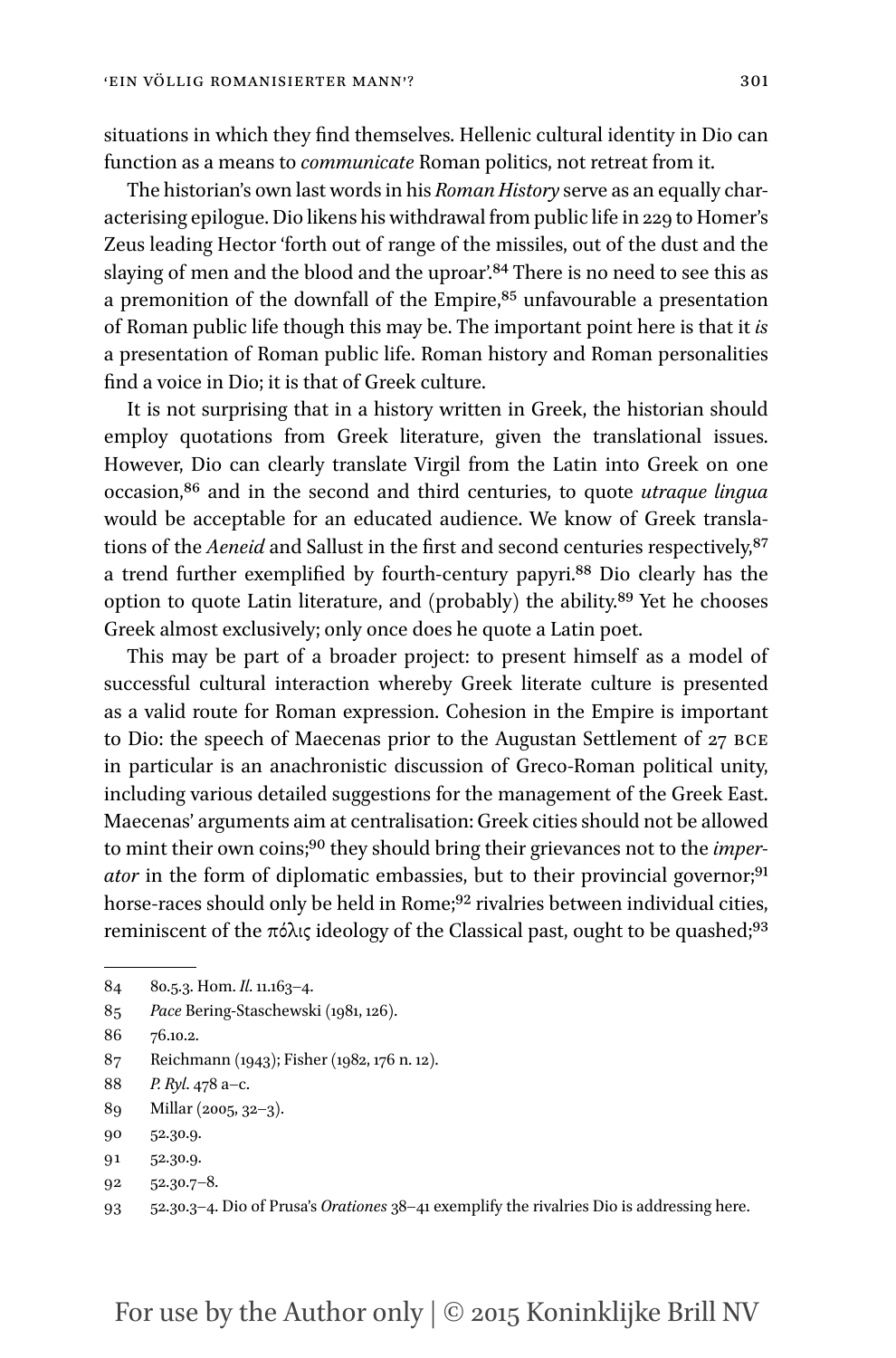the euergetism of the sophists in these cities is excessive and demands curtailment.94 Here, Dio as a member of the Roman governing elite addresses the political reality of the Greek East in his lifetime—and this is simply another part of his project, not to retreat into παιδεία to recreate or recall a glorious Greek past, but to use Hellenic literate culture (in the form of Demosthenic rhetoric articulated in Maecenas' speech) to communicate the Roman world. Dio's use of indirect characterisation with Greek literary quotations too shows that Hellenic culture can express Rome: Roman political and Hellenic cultural identities are not only mutually inclusive, but complementary.

The linking and likening of Greece with Rome was not uncommon. Dionysius of Halicarnassus had argued that Romans were fundamentally of Greek descent;95 Polyainos viewed the Parthian wars as a continuation of the Macedonian Wars which led to Greek annexation;<sup>96</sup> and Claudius Charax, suffect consul in 147, connected Greek history with Roman history in a unified narrative.97 It may be rash in this connection to state that 'Greeks of the second century A.D. had come to view the city and its empire as a unified whole, with Rome as a single πόλις embracing innumerable fields and villages'.<sup>98</sup> That Dio should feel the need to react against the attempted political and cultural individuality of the Greek cities and argue for centralisation and uniformity in Maecenas' speech indicates that this was not uniformly the case. Certainly in this speech Dio has his orator declare, in a universalising language reminiscent of Aristides' *Roman Oration*,99 that Rome as a πόλις could come to embrace the world:

Each of the citizens should be enfranchised with citizenship (πολιτείας), so that in their equality with us in this respect they may be our faithful allies; living in a single city  $(πόλιν)$ —our own—and considering it a city in truth, but thinking their own homes merely fields and villages (ἀγροὺς καὶ κώμας).100

<sup>94 52.30.5.</sup>

<sup>95</sup> D.H. *AR* 1.90.1; Fox (1996, 60).

<sup>96</sup> Palm (1959, 62–3); Ameling (1997, 2478).

<sup>97</sup> *AE* (1961, 320); Andrei (1984).

<sup>98</sup> *Pace* Ando (1999, 7); also Palm (1959, 81) and Aalders (1986, 283). Ando cites Dio's use of the noun πόλις to signify Rome as evidence for this claim, but πόλις in Dio is simply synonymous with *urbs*. No Roman consul, Greek or not, would define Rome as το ἄστυ, and no Roman would call the city an *oppidum* or *moenia*. πόλις is simply the most appropriate parallel expression to *urbs* for want of other options.

<sup>99</sup> Millar (1964, 104–5); Ando (1999, 25).

<sup>100 52.19.6.</sup>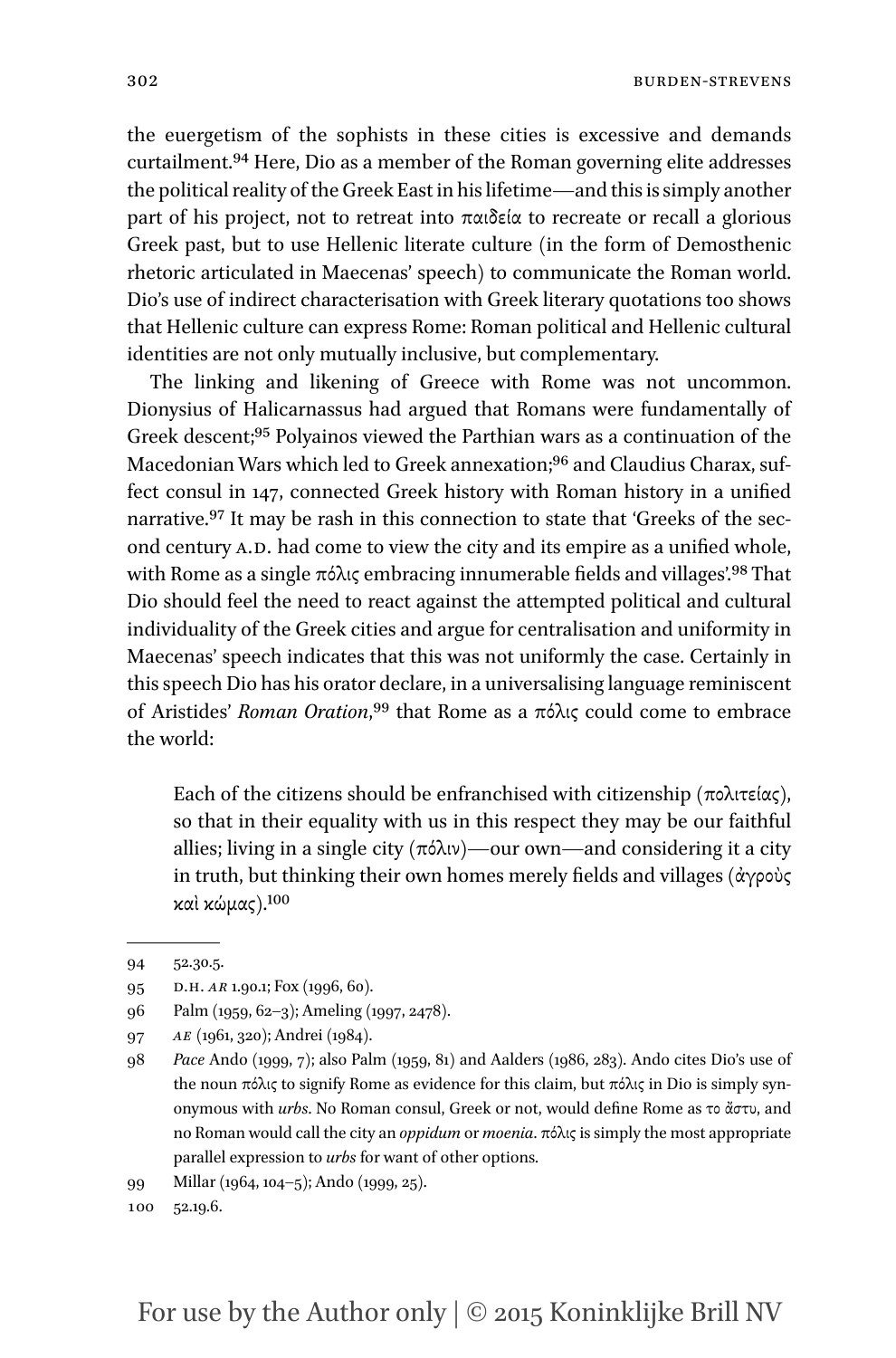But Dio clearly viewed the *Constitutio Antoniniana* of 212 (or 214),101 which granted the πολιτεία to all free men within the boundaries of the Empire, as a sham. In his assessment, it had been designed by Caracalla to extort taxes out of the new citizens of the Empire in the same way he extorted large gifts and monies from Dio and other elites for his wasteful projects.102 In this context, Maecenas' lofty statement on fields and villages could be viewed as much a satire of Aristides' panegyric as an endorsement of it—particularly if the hypothesis that the historian recited it to Caracalla himself is accepted.<sup>103</sup> Nevertheless, this need not trouble us too severely. Where Dionysius, Polyainos, and Claudius Charax endeavoured to establish a relationship between the political history of Rome and that of Greece, Dio's own narrative demonstrates a real attempt to mould Greek literate culture to Roman political history in a manner that is appropriate to the context and historiographically sound. His purpose in doing so was to advertise precisely the unity and cohesion between Greek and Roman worlds that his Maecenas is made to advocate. Hellenic culture, Dio argues, was a legitimate vector for Roman history. Having his *personae* quote those excerpts of Homer, Sophocles, or Euripides which most exemplified their depicted character traits was a means of educating and informing Dio's audience in a language they would best understand.

Whether this is particular to Dio or is exemplified by other Greek officeholders of Rome such as Arrian and Appian (this latter to a lesser extent; he never held *imperium*) would be a worthy study. Dio's Greek quotations are for the most part uniquely attested, but the last words of Pompey, quoting Sophocles, are found additionally in Plutarch's biography of him.<sup>104</sup> This then raises the question of whether Dio's use of Hellenic literate culture as a means of communicating Roman history is indicative of a more widespread trend. Those quotations found in the contemporary history (Books 73–80) which fulfil the indirect characterisation model by linking back to the original context may be more likely assumed to be Dio's own and not gathered from a literary source because his account from Commodus onward is an eyewitness one.<sup>105</sup> The earlier quotations of Agrippina and Claudius fit this rubric—recalling the original context of a quotation and then exemplifying it oneself for characterisation purposes—which would indicate that they additionally are Dio's own; they conform to his practice in Books 73–80. This aside, Dio's use of the *poietai*

<sup>101</sup> For the dates, cf. *OCD*4, s.v. '*Constitutio Antoniniana*'; *contra* Millar (1962).

<sup>102 78.9.3–7;</sup> Millar (1964, 105).

<sup>103</sup> Millar (1964, 104).

<sup>104</sup> Plut. *Pomp*. 78.4.

<sup>105 73.18.3–4.</sup>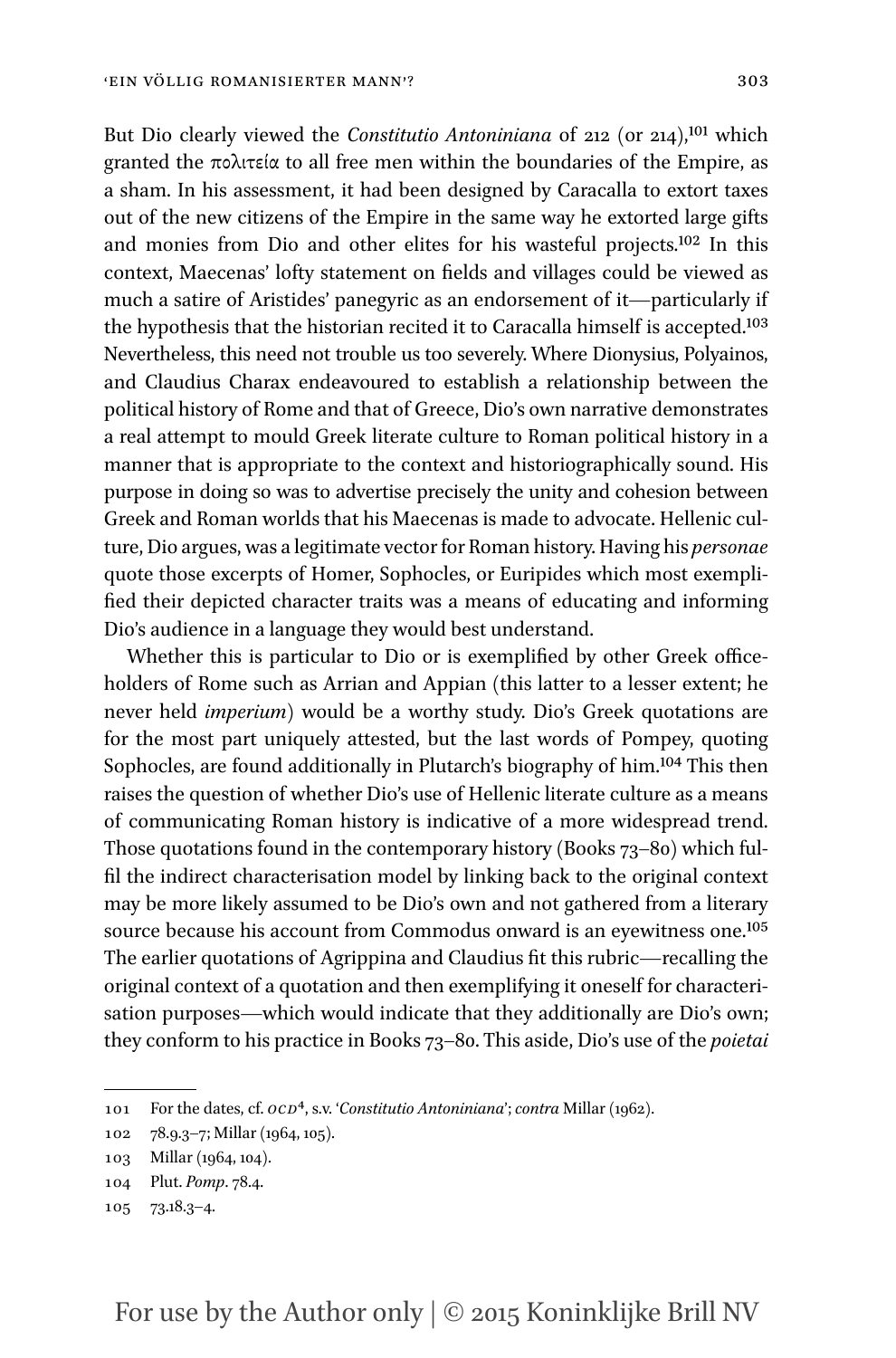takes Greek literate culture in a fundamentally different direction to the manner in which it has been traditionally understood in the period known as the Second Sophistic. Not a refuge, but a communicative medium.

#### **Conclusion**

The *Roman History* supports a reading of Cassius Dio as politically Roman but culturally Greek time and again. This paper poses no challenge to such a pattern—but it has argued against the prevalent separatism of the two notions. Dio sounds most 'Roman' of all—the Romans are ἥμεις—when he is discussing the relationship of the Empire to other diplomatic entities, as within the public and political 'space', Dio speaks from administrative experience. By conferring *imperium*, the Empire has given the historian a vested interest in the continuing security of the Roman state. An extension of this political 'voice' and persona is found in his endorsement of Latin geopolitical terms, which have been employed as evidence that the historian was 'fully Romanised'. Dio states confidently the appropriateness of the Roman nomenclature of Epidamnus, citing the Latin meaning of *damnum*, 'loss', in connection to the hazardous shoreline.106 As with the transliterated Ἀφρικὴ, Dio endorses a Roman world-view: he governed the province himself as proconsul in 223, and to refer to the territory by the name under which he held it is only natural and appropriate. To this trend belongs also the historian's advocacy of the Latin etymology for Pannonia, which he additionally governed as *legatus* in 226. In this period and social class it is individual participation in the administration of the Roman state, via the Senate and *cursus honorum*, that make one 'sound Roman' when discussing the political theatre. Dio's fellow-consul and fellow-Bithynian Arrian equally exemplifies the same integrative process.

This does not mean that one need be aloof from the Greek world and the values of Greek culture. Quite the opposite. Studies of Dio's identity have tended to divide the political and the cultural into distinct camps, as individual and separate spheres of identification.<sup>107</sup> In terms of form, this discussion has been similarly divided—yet this method concludes that Hellenic cultural identity could be employed by Greeks to communicate and discuss, rather than retreat from, the political realities of the day. In this respect Dio lies far outside the Classical and Athenocentric escapism of the sophists; his narrative, far from using παιδεία to distance the reader from political realities, endeavours rather to move toward an understanding of the Roman world and its characters in

<sup>106 41.49.3.</sup>

<sup>107</sup> Millar (1964, 191); Aalders (1986); Swain (1997, 402–8).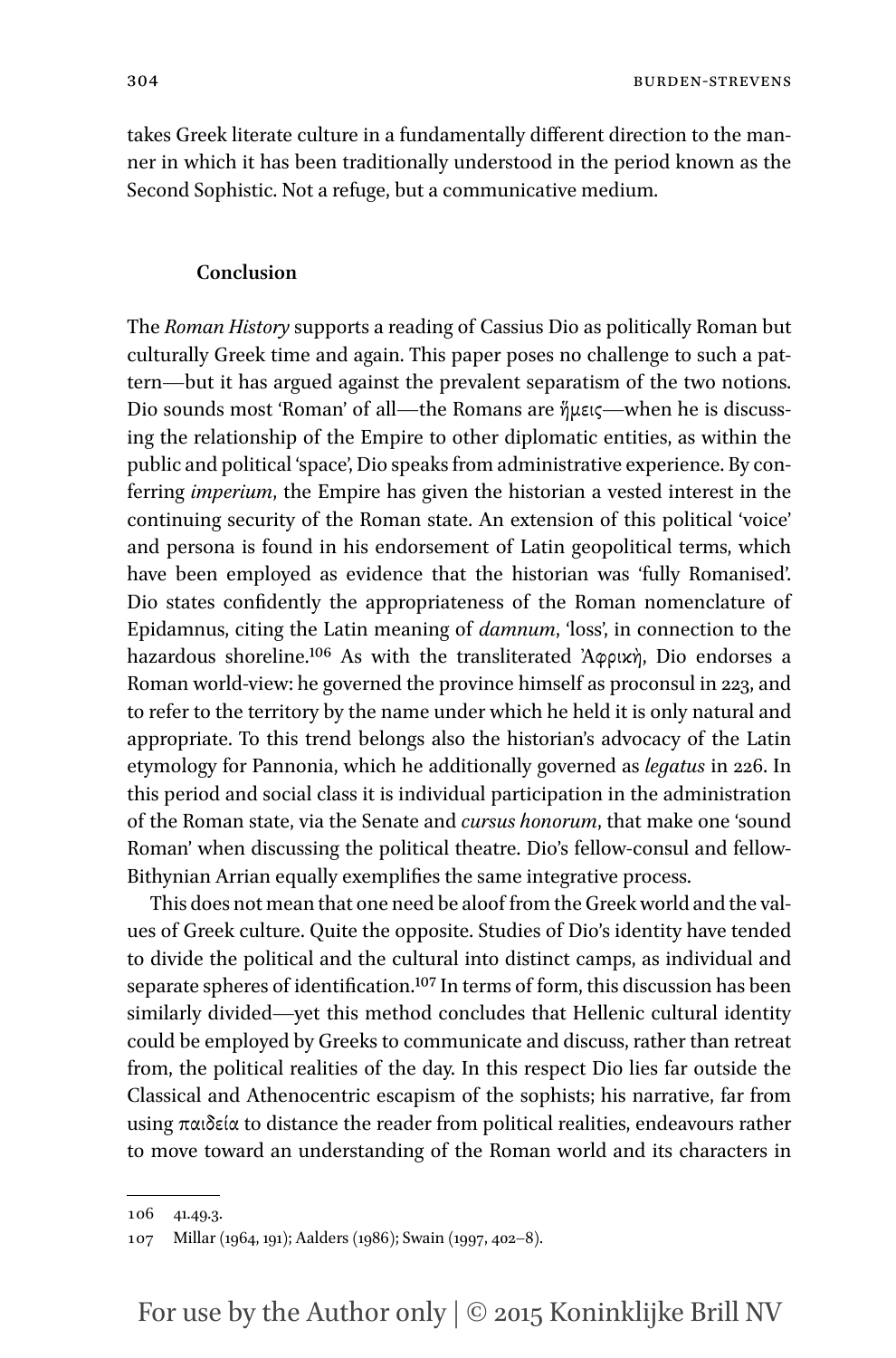terms acceptable to Greeks. Through the medium of Greek rhetoric in the speech of Maecenas in Book 52, modelled stylistically on Thucydides and Demosthenes, Dio discusses fundamental questions concerning the administration of the Empire and its relationship with the cities of the Greek East. Greek culture can characterise and communicate Roman history and address the Roman world. Determining whether such a course was pursued by other Greeks of the time, particularly those engaged in the Imperial administration, would elucidate still further how Hellenic cultural identity could be employed by politically enfranchised Greeks as a lens for viewing, understanding, and advocating the Roman world under the Early Empire.

#### **Bibliography**

- Aalders, G.J.D. (1986). "Cassius Dio and the Greek World," *Mnemosyne* 39, 282–304.
- Ameling, W. (1997). "Griechische Intellektuelle und das Imperium Romanum: das Beispiel Cassius Dio," *ANRW* 34.3, 2472–2496.
- Anderson, G. (1993). *The Second Sophistic: A Cultural Phenomenon in the Roman Empire* (London and New York).
- Andrei, O.A. (1984). *Claudius Charax di Pergamo* (Bologna).
- Ando, C. (1999). "Was Rome a Polis?" *CA* 18: 1, 5–34.
- Bering-Staschewski, R. (1981). *Römische Zeitgeschichte bei Cassius Dio* (Bochum).
- Bowie, E.L. (1970). "Greeks and their Past in the Second Sophistic." *P&P* 46, 3–41.
- Charlesworth, M.P. (1928). "Some Notes on the *Periplus Maris Erythraei*," *CQ* 22, 92–100.
- Cleve, R.L. (1988). "Cassius Dio and Ulpian," *AHB* 2.
- Desideri, P. (2002). "The Meaning of Greek Historiography of the Roman Imperial Age," in: Ostenfeld, E.N. (ed.) *Greek Romans and Roman Greeks: Studies in Cultural Interaction* (Aarhus), 216–224.
- Fisher, E. (1982). "Greek Translation of Latin Literature in the Fourth Century A.D.," in: Winkler, J.J., Williams, G.W. (eds.) *Later Greek Literature* (Cambridge), 173–216.
- Fox, M. (1996). *Roman Historical Myths* (Oxford).
- Gabba, E. (1959). "Storici Greci dell'Impero Romano da Augusto ai Severi," *RSI* 71, 361–381.
- Gould, J. (1973). "Hiketeia," *JHS* 93, 74–103.
- Gowing, A. (1992). *The Triumviral Narratives of Appian and Cassius Dio* (Michigan).
- Gruen, E.S. (1993). *Culture and National Identity in Republican Rome* (London).
- Hammond, M. (1957). "Composition of the Senate, AD 68–235," *JRS* 47, 74–81.
- Hölscher, T. (2000). "Discussion," in: Giovannini, A., Grange, B. (eds.), *La Révolution romaine après Ronald Syme. Bilans et perspectives. Sept exposés suivis de discussions* (Geneva), 317–21.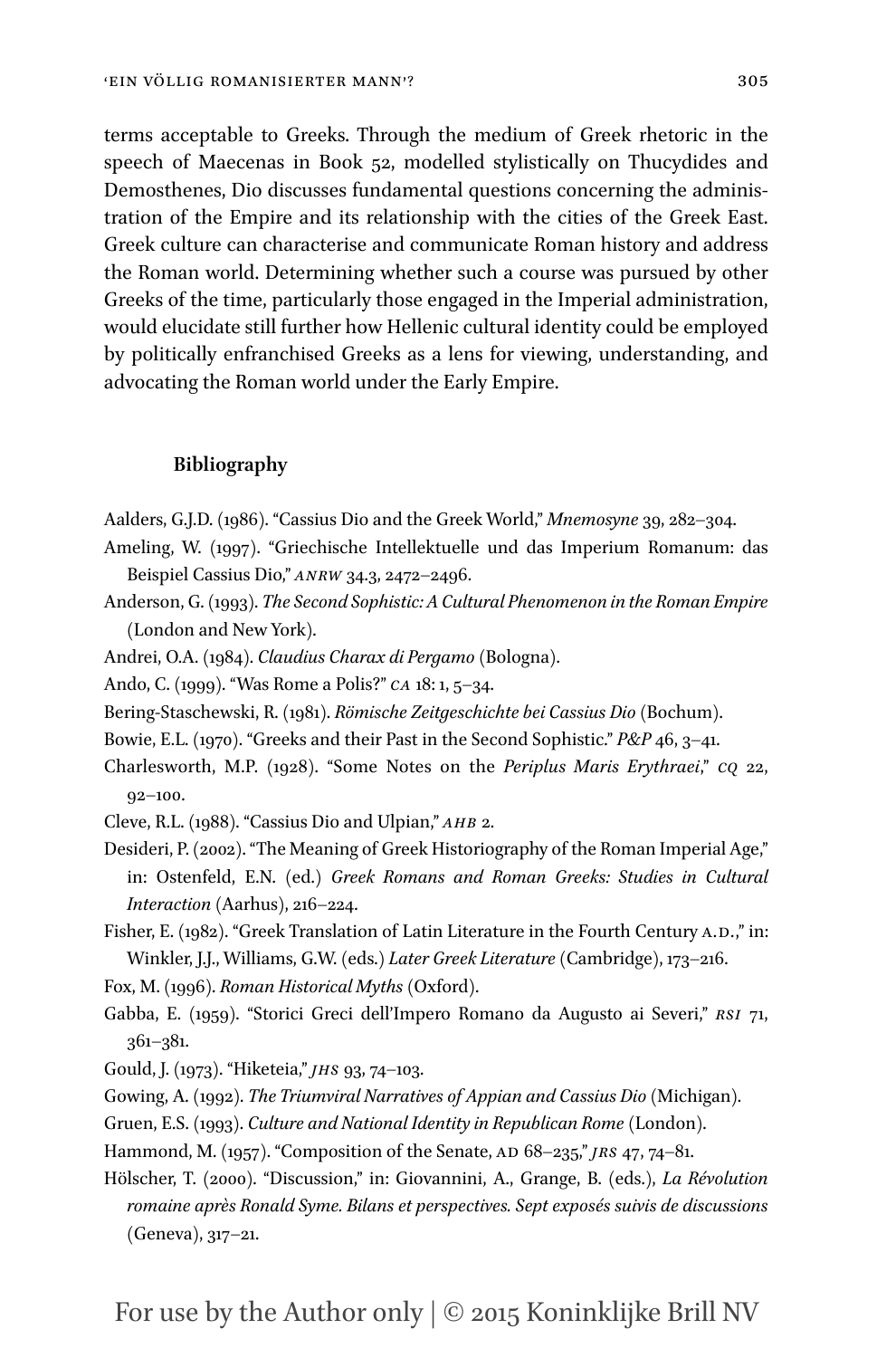$-(2008)$ . "The Concept of Roles and the Malaise of 'Identity', Ancient Rome and the Modern World," in: Bell, S., Hansen, I.L. (eds.), *Role Models in the Roman World* (Ann Arbor), 41–56.

Kock, T. (ed.) (1880, 1884). *Comicorum Atticorum Fragmenta* (Leipzig) 2 vols.

- Kornemann, E. (1921). "Die historischen Nachrichten des Periplus maris Erythraei über Arabien: ein Beitrag zur Neronischen Orientpolitik," *Janus* 1, 55–72.
- Libourel, J.M. (1974). "An Unusual Annalistic Source Used by Dio Cassius," *AJPh* 95, 383–393.
- Mattingly, D. (2002). "Vulgar and Weak Romanisation, or Time for a Paradigm Shift?" *JRA* 15, 536–40.
- ——— (2004). "Being Roman. Expressing Identity in a Provincial Setting," *JRA* 17, 5–25. ——— (2006). *An Imperial Possession. Britain in the Roman Empire* (London).

Millar, F. (1962). "The Date of the *Constitutio Antoniniana*," *JEA* 48, 124–131.

——— (1964). *A Study of Cassius Dio* (Oxford).

- ——— (2005). "Rome in Greek Culture: Cassius Dio and Ulpian," in: Troiani, L., Zecchini, G. (eds.), *La cultura storica nei primi due secoli dell'impero romano* (Rome),  $17 - 40.$
- Millett, M. (1990). *The Romanisation of Britain. An Essay in Archaeological Interpretation* (Cambridge).
- Morgan, T. (1998). *Literate Education in the Hellenistic and Roman Worlds* (Cambridge).
- Moscovich, M.J. (2004). "Cassius Dio's Palace Sources for the Reign of Septimius Severus," *Historia* 53, 356–368.
- Palm, J. (1959). *Rom, Römertum und Imperium in der Griechischen Literatur der Kaiserzeit* (Lund).
- Pedrick, V. (1982). "Supplication in the *Iliad* and the *Odyssey," TAPhA* 112, 125–140.
- Pitcher, L.V. (2011). "Characterisation in Ancient Historiography," in Marincola, J. (ed.), *A Companion to Greek and Roman Historiography* (Malden, MA), 102–117.
- Reardon, B.P. (1971). *Courants littéraires grecs dans les IIe et le III<sup>è</sup>me siècles après J.-C*. (Paris).
- Reichmann, V. (1943). *Römische Literatur in griechischer Übersetzsung*. *Philologus* Suppl. 34: 3
- Reinhold, M. (1986). "In Praise of Cassius Dio," *AC* 40, 213–222.
- Rich, J.W. (1990). *Cassius Dio: The Augustan Settlement (Roman History 53–55.9)* (Warminster).
- Roselaar, S.T. (ed.) (2012). *Processes of Integration and Identity Formation in the Roman Republic* (Leiden and Boston).
- Rosenstein, N.S. (2012). "Integration and Armies in the Middle Republic," in: Roselaar, S.T. (ed.) *Processes of Integration and Identity Formation in the Roman Republic* (Leiden and Boston), 85–104.